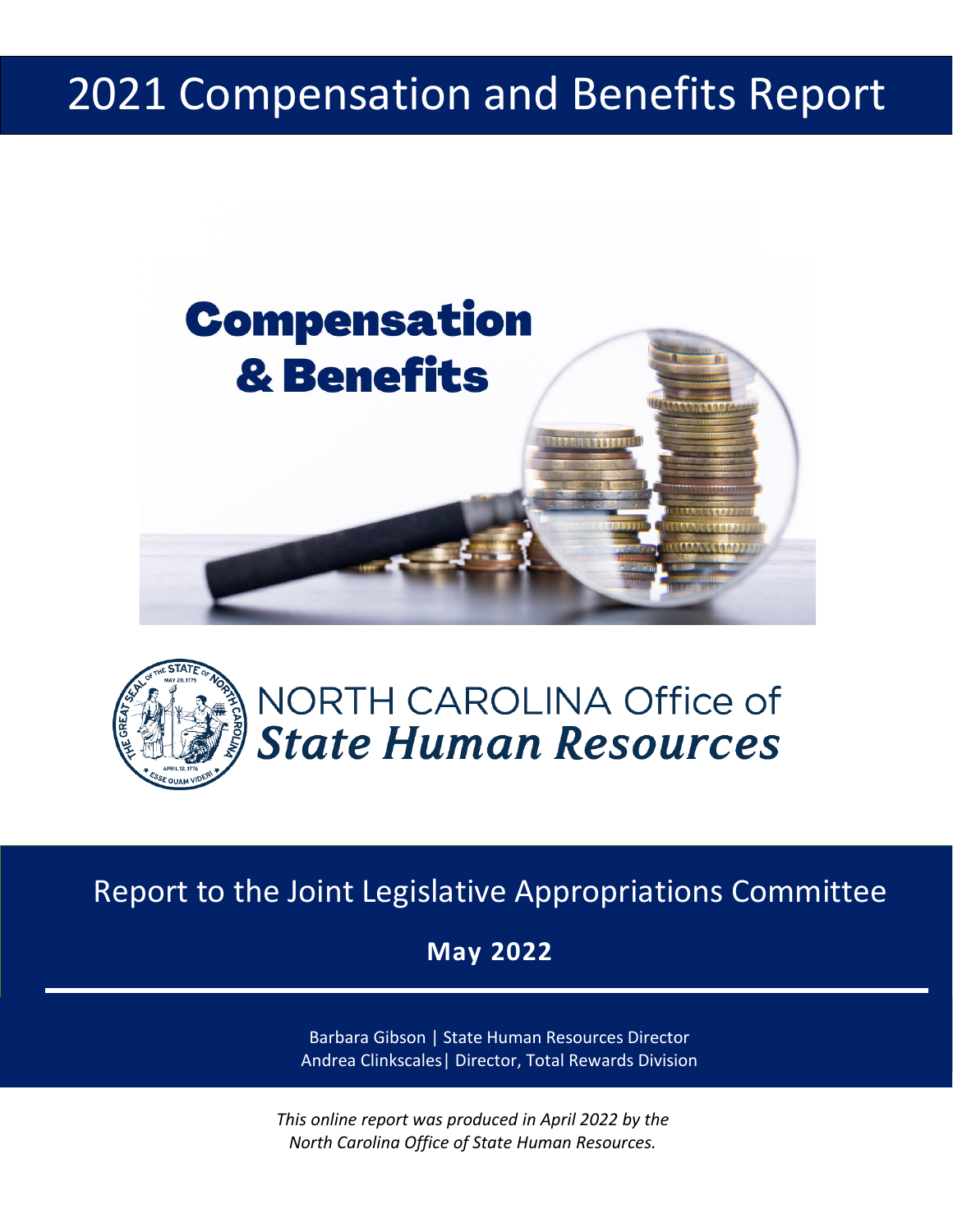## **TABLE OF CONTENTS**

| I.    |                                                                                                                                                                                                                                                                             |    |
|-------|-----------------------------------------------------------------------------------------------------------------------------------------------------------------------------------------------------------------------------------------------------------------------------|----|
| ΙΙ.   | NC Total Compensation Philosophy                                                                                                                                                                                                                                            |    |
| Ш.    | <b>Total Compensation Model</b><br>Salary and Benefits as a Percentage of Total Compensation                                                                                                                                                                                |    |
| IV.   | <b>General Salary and Budget Trends</b><br><b>Consumer Price and Employment Cost Indices</b>                                                                                                                                                                                |    |
| v.    | <b>Market Pricing Methodology</b><br><b>Market Pricing Findings</b>                                                                                                                                                                                                         |    |
| VI.   | Use of Salary Adjustment Funding<br><b>Recruitment and Retention</b><br>New Hire Demographics and Strategies<br><b>Turnover Rates and Cost</b><br>Longevity                                                                                                                 |    |
| VII.  | State Benefits Offered During COVID-19 Pandemic<br><b>Paid Parental Leave</b><br>Paid Time Off Analysis<br><b>Health Insurance</b><br>Statewide Flexible Benefits Program (NCFlex)<br>Retirement                                                                            |    |
| VIII. | Conclusion                                                                                                                                                                                                                                                                  | 27 |
|       | History of Legislative Increases for NC Employees 1992-2020<br>А.<br>NC Legislative Increase Comparison to Market Movement and CPI<br>В.<br>C. Workforce Turnover and Aging Trends<br>D. Market Survey Library<br>List of Benchmark Classes and Labor Market Analysis<br>Ε. |    |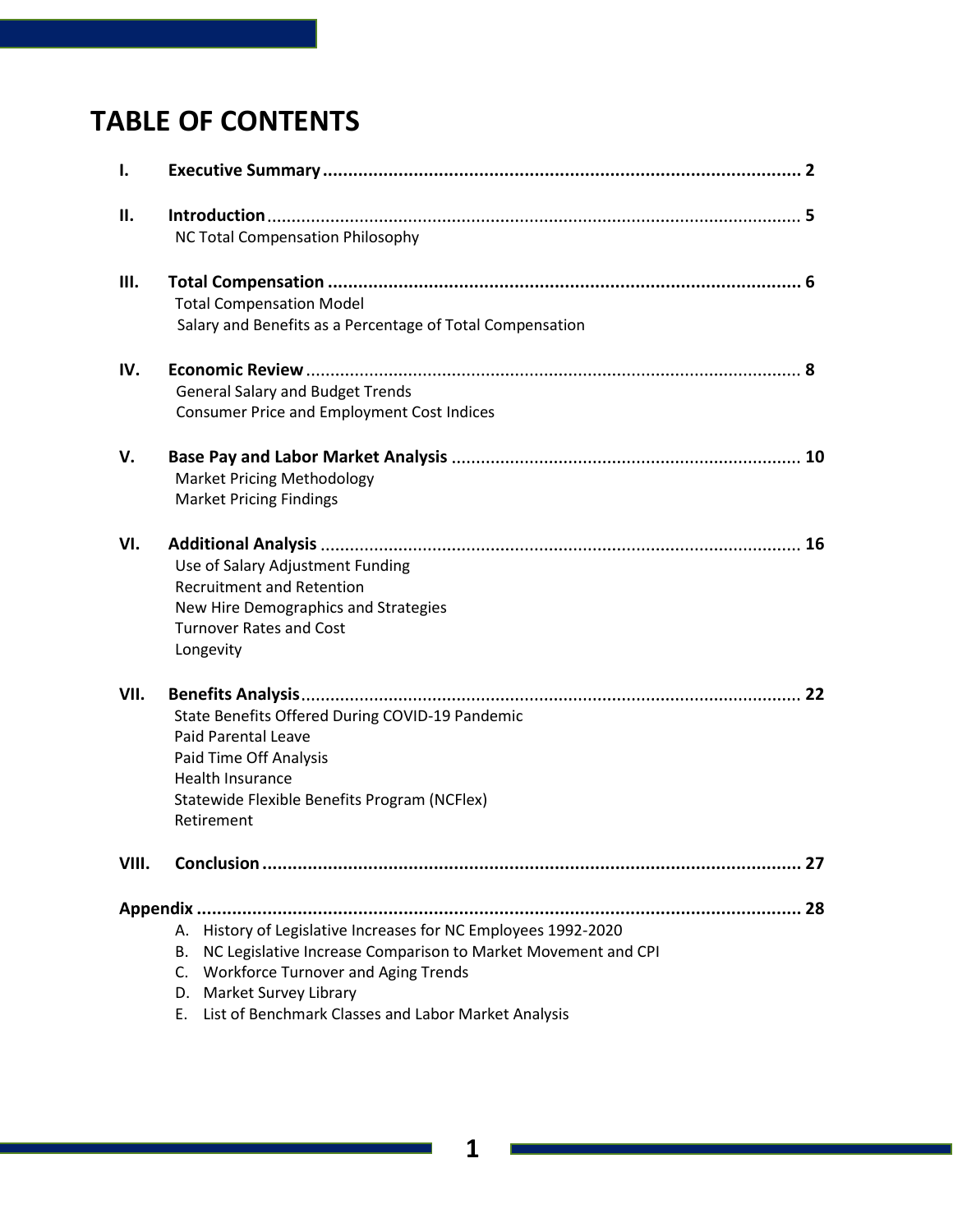## **EXECUTIVE SUMMARY**

This report responds to the requirements expressed in NCGS 126-7.3 (State Human Resources Act) to guide the Governor and the General Assembly in making funding appropriations for State employees' salary increases and salary structure adjustments. The report is presented to the Appropriations Committee of the House and Senate no later than two weeks after the convening of the legislature in odd-numbered years, and May 1 of even-numbered years. The report identifies gaps between existing compensation specific programs and market best practices that may impact internal equity, market competitiveness and the retention/attraction of talent, and sets the stage for strategic planning to address current economic and labor market conditions.

Key to the discussion of state employee compensation is the Office of State Human Resources' ("OSHR") ongoing Statewide Compensation System Project. The NC General Assembly mandated OSHR to develop a modern streamlined Statewide Compensation System (Senate Bill 402, the Appropriations Act of 2013) to address the many challenges and inconsistencies of having two outdated systems. The project was expected to be implemented in June 2016 but was delayed by legislative action; the system was implemented effective June 1, 2018. The goal of the new statewide system is to provide market responsiveness and equitable and affordable compensation.

OSHR recognized the need to build upon this new system to ensure its external competitiveness and to gather richer market data. Thus, in fall 2018, OSHR issued an open market solicitation to seek consulting services to evaluate the external competitiveness of the State's Total Rewards programs, policies and practices, and provide turn-key implementation of the major components of the Statewide Compensation System.

The contract was awarded to Mercer (US), Inc. ("Mercer") based on the Best Value evaluation method. Mercer's major strength is their labor market data repository and data analytics capability, reinforced by their current and broad survey library and sister organizations of Marsh & McLennan and Oliver Wyman.

Mercer undertook this review as part of a more holistic compensation review and assessment project – gathering market pay data to update the State's salary structures and complement the salary administration policies based on industry best practices. Mercer leveraged their resources and the State's own MarketPay System and Survey library to significantly increase the number of benchmark jobs that the State will use moving forward with a broader and deeper analysis of our competitive posture throughout Agency job families and the University System.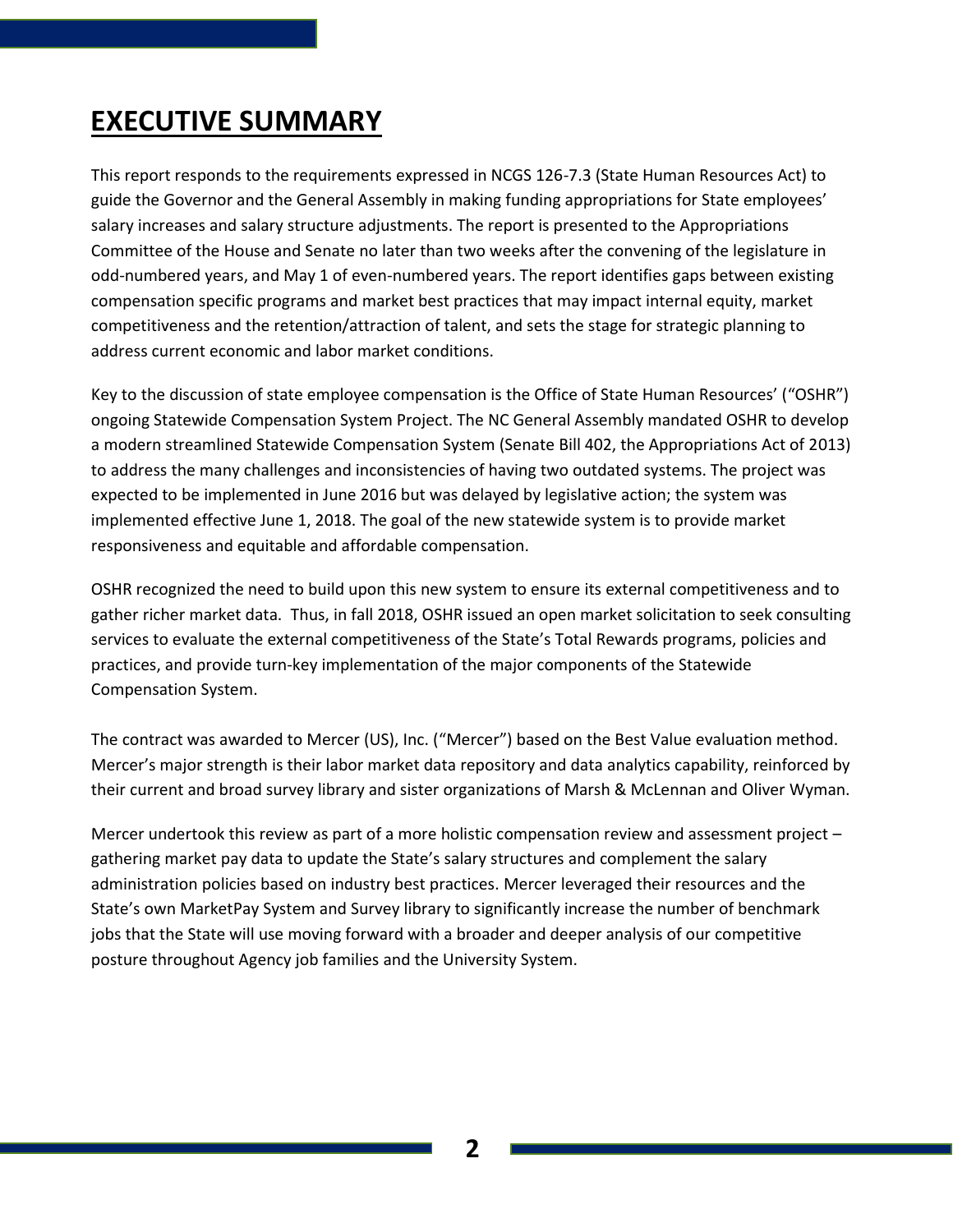The Compensation Project has been one of OSHR's key priorities, even with the delays and additional assessments to market data as a result of the COVID-19 pandemic, which affected all state operations.

The DOT Decentralization Pilot (SB 99 The Appropriations Act of 2018; SL 2018-5) and the Council of State Decentralization Pilot (SB 335 The Budget Technical Correction Act of 2018; SL 2018-97) set a new level of decentralized salary and classification authority expectation within the agencies. In keeping with the legislative direction, additional flexibility was granted to all agencies for consistency in agency operations, as state government is a single employer. This decentralization of decision making has been popular with agencies but added complexity to ensure a successful implementation as additional communications, training and effort by Mercer and OSHR have been necessary to ensure agencies are fully prepared for the next phase of the project.

The next steps are to continue collaborating closely with agencies, to maximize mutual understanding of the labor market data, as well as implementation in a decentralized setting. Communications and messaging to all stakeholders are also a significant part of this process. OSHR is working with Mercer to create a structure to make this next phase of collaboration as effective as possible both the in-person and virtual environments. OSHR is also committed to proactively solving any concerns that can be identified collaboratively with agencies before full implementation.

To facilitate this collaboration, during the last six months of 2021, OSHR hosted virtual training sessions with leadership and HR staff from each agency individually to provide "Compensation 101" foundational overview of the labor market study process. With this knowledge, each agency was invited to submit a list of their most critical jobs, which were examined when OSHR hosted a series of virtual data validation sessions. During these sessions, OSHR worked with Agency HR representatives to review the benchmarking process and explain how the specific classifications submitted by the agencies have been benchmarked and incorporated into the enhanced and revised pay plans. Based on feedback from the agencies, OSHR Classification and Compensation worked with Mercer to research further and make additional adjustments to improve the accuracy and precision of the job matches and pay plans.

#### **Summary of Funding Recommendations:**

1. As State revenues stabilize, a recurring source of funding will be required to sustain the State's competitive market position through regular salary structure adjustments. Resources will also be necessary to strategically identify and address competitive labor market pay and structural gaps to support the dynamic career pathing needs of the State's workforce from recruitment to development and retention.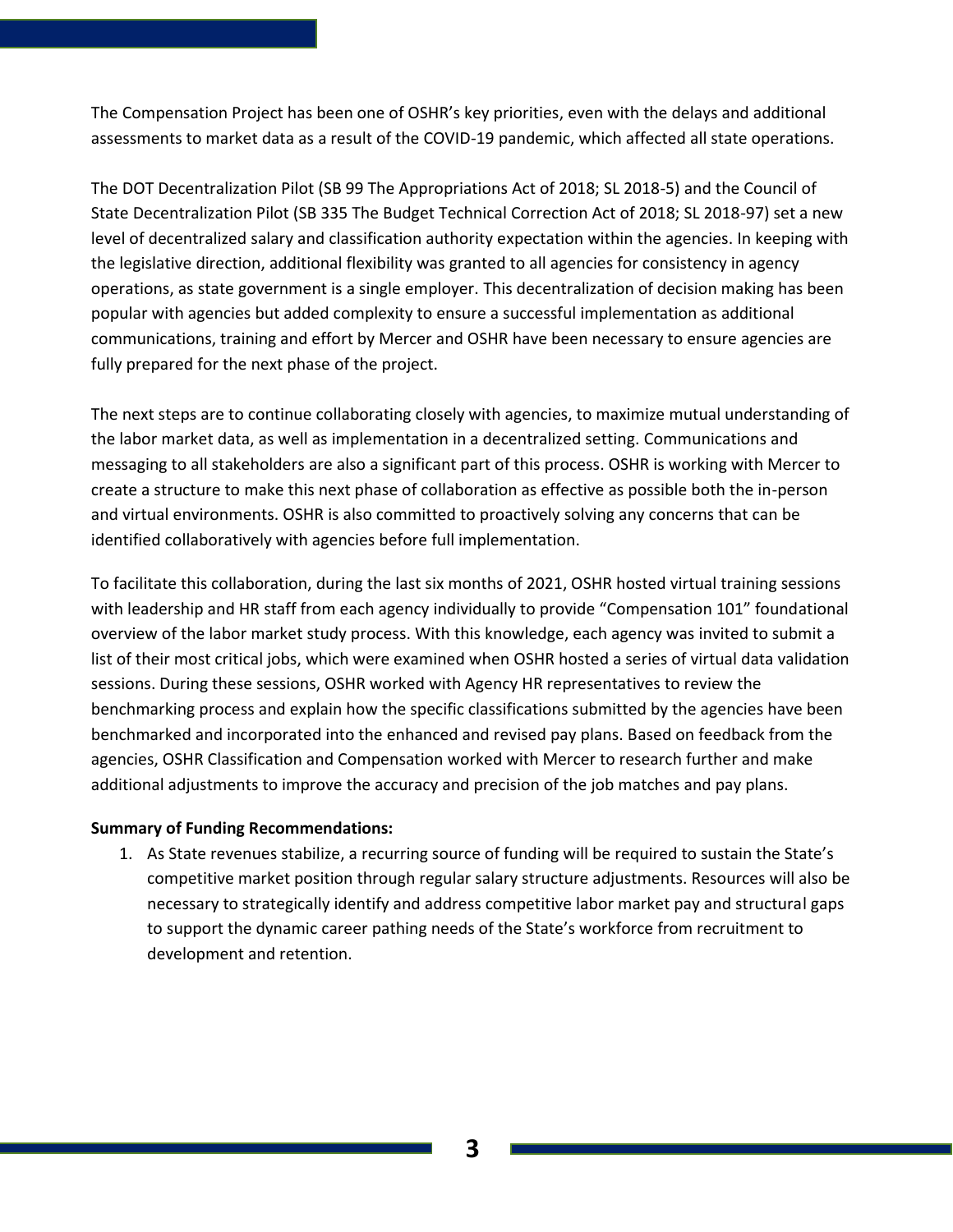- 2. Salary increases in the market have stabilized to around 3% annually over the last several years. However, with the increased inflation and the quit rates seen in the past year, salary budgets may need to increase in coming months as employers are deferring salary decisions until the latest point possible. Although the State was slightly behind the market with the 2.5% legislative increase in 2019, 2020 and 2021, regular and consistent legislative increases for state employees will help to narrow the gap in average market movement. However, the State's award of legislative increases (see Appendix A) has failed to keep pace with market salary increases.
- 3. Consider apportioning future legislative increases (as State revenues stabilize and the impacts of COVID-19 and the "Great Resignation" on the labor markets are better understood) using a multi-pronged approach to include an across-the-board increase, market-based increase, performance-based increase and/or lump sum payment.
- 4. Provide recurring resources to support the Salary Adjustment Fund which will ensure a fair, equitable and consistently funded mechanism that is needed to advance State employees within their pay grade. Employees need a "line of sight" for career growth and salary advancement.
- 5. To ensure market-related competitiveness, State leaders should continue to charge the Office of State Human Resources (in consultation with the Office of State Budget and Management) with establishing a process to set priorities and request funding for labor market increases and salary adjustment funds based on criticality, turnover, retention, recruitment difficulties and market position. OSHR and State agencies should evaluate job-specific turnover in order to identify critical needs.
- 6. Research coordination of post-tax supplemental benefits and consolidate all supplemental benefit plan offerings in a consumer-driven menu approach for portability and cost savings. A consolidation would allow employees to see all benefits offerings in one place and select plan products that meet their needs.
- 7. Support the ongoing funding of OSHR's Human Capital Management System, Learning Management System (LMS) and Performance Management components; and the Statewide Compensation System's Market Analysis and Modeling tool (MarketPay) and Position Description Writing and Workflow tool (PeopleAdmin).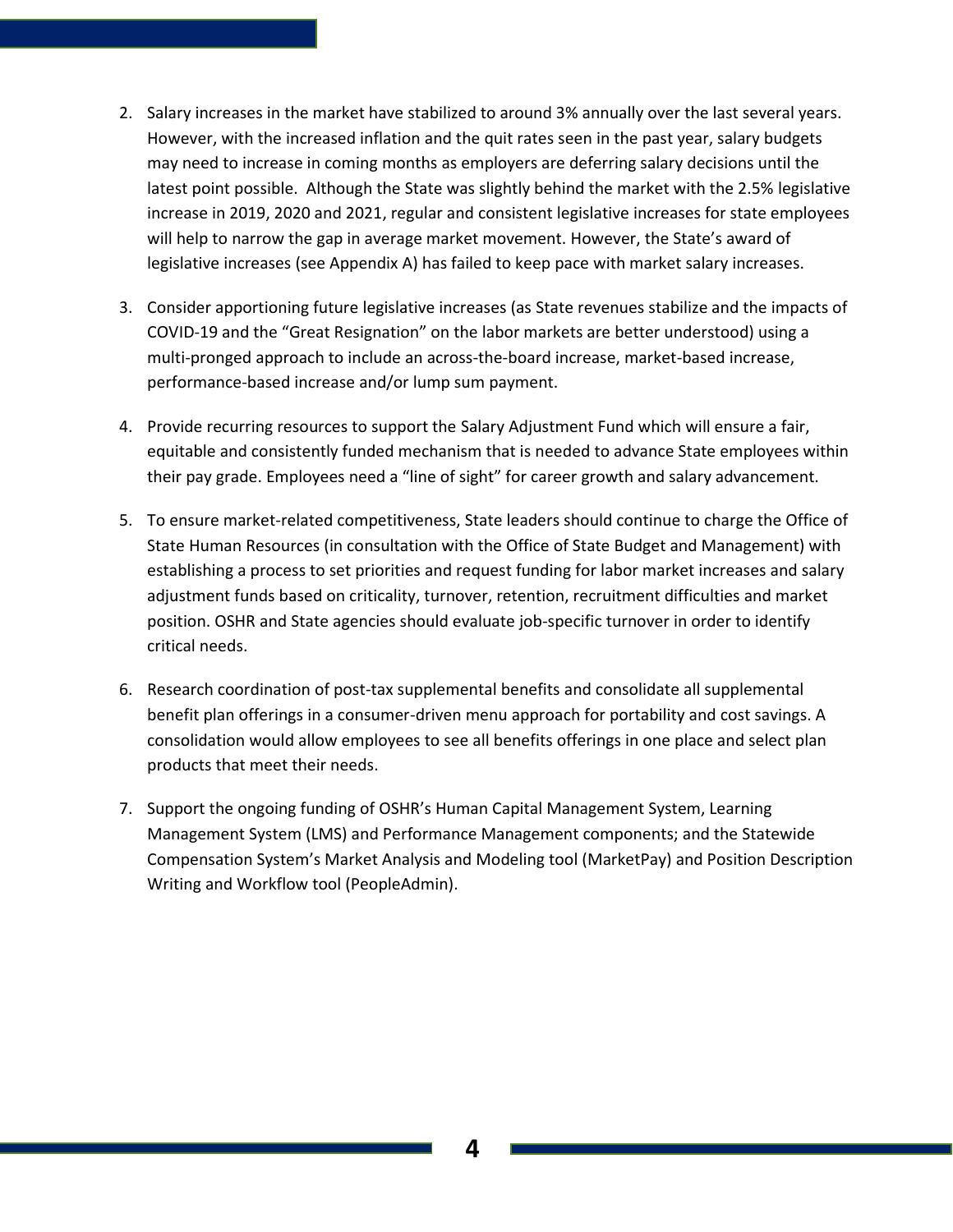### **INTRODUCTION**

This report conveys economic and pay trends. Findings and data are derived from compensation and benefits surveys that OSHR regularly analyze to determine whether the salary ranges and average salaries for State classifications and benefits for employees are competitive in the labor market. The report summarizes key findings and comparative data showing the relationship of the State's wages and compensation programs to those of competitors in both the private and public sectors, as well as in relation to talent management trends nationally, regionally and locally.

#### **North Carolina's Total Compensation Philosophy**

The following vision for State government was established in 2018 with the newly launched Statewide Compensation System:

*The State of North Carolina is committed to attracting and retaining a diverse workforce of high performing employees with the competencies, skills, knowledge, and dedication needed to consistently meet continually evolving strategic goals. The State's compensation system should be reflective of occupational trends and best practices. It should be meaningful and easily understood by employees and managers and administered by Human Resources professionals in a consistent manner.*

#### **Market Responsiveness**

- Position total compensation competitively with relevant labor markets
- Recognize that labor market factors differ for specific occupations

#### **Equitable and Affordable Compensation**

- Align internal pay within occupational groups while avoiding adverse impacts
- Maintain internal classification structure alignment
- Maintain fiscal responsibility

Traditionally, statewide salary adjustments have come in the form of an across-the-board increase granted by the legislature. Until recently, the State Human Resources Act prohibited modern pay programs such as monetary incentive awards. Business critical areas within the State's workforce should be considered when determining pay increases. Organizations continue to look to flexible compensation systems that include broad classifications that are driven by market-related pay structures and variable pay plans as they struggle to afford and sustain compensation levels. Additional flexibility in this area will support the State's efforts to remain competitive.

It is recommended that a continuing allocation be provided to reward employees based on performance. Pay as a performance reward — even lump sum payments for milestone achievements — is widely utilized in the modern workplace and is considered more effective than across-the-board base pay increases. However, it is important to note that pay for performance is only effective for those being paid according to market.

**5**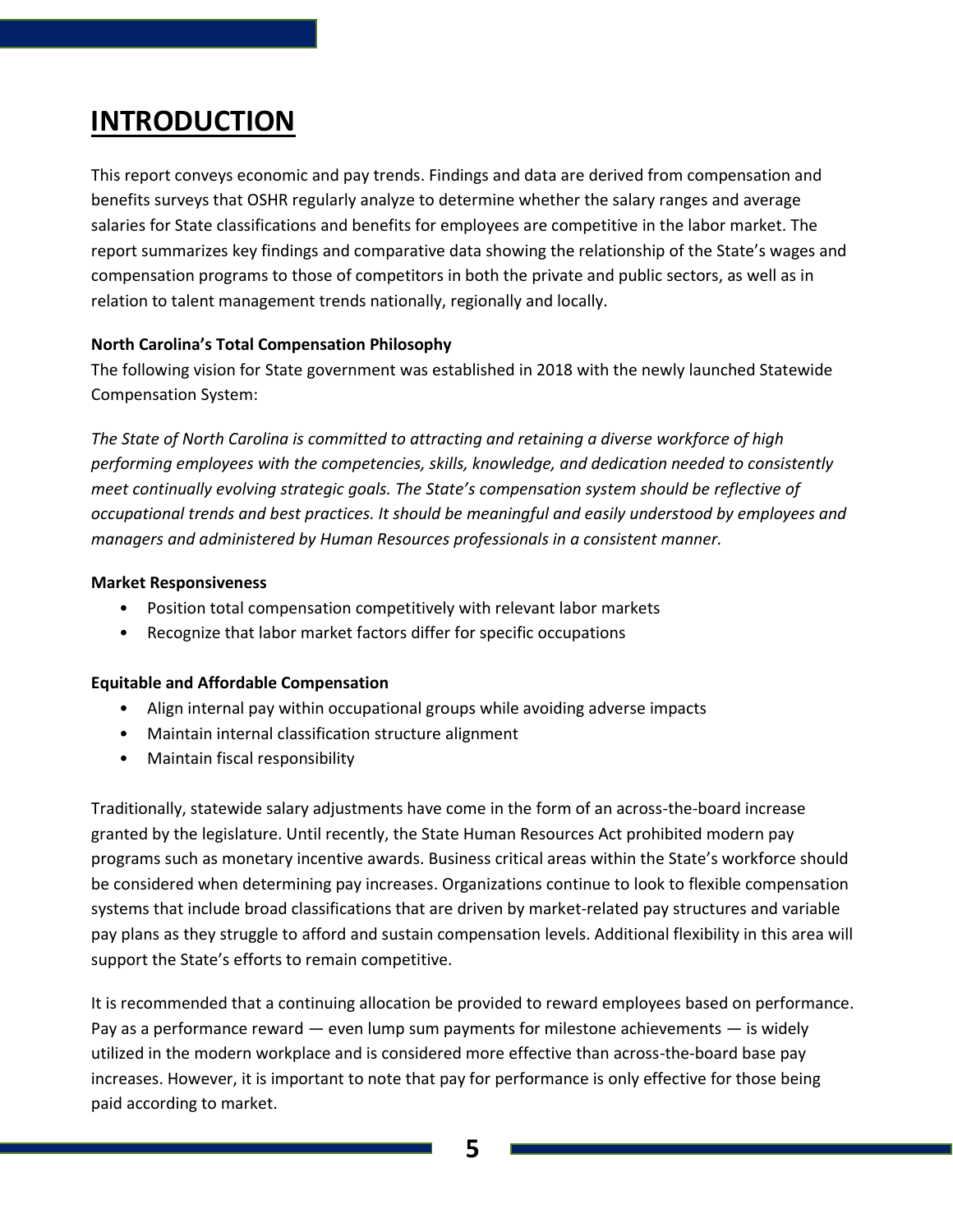## **TOTAL COMPENSATION**

Total compensation measures an employee's base salary, benefits, and other perquisites that the employer provides. When comparing compensation with that of other employers, whether public or private, the focus is often on total compensation rather than just base pay. This report includes comparisons of base pay as well as fringe benefits. It is important for employees to be knowledgeable of the value of their employment in terms of base pay, benefits and other reward opportunities.

Employee benefits are key components of a total compensation package. In addition to salary, a competitive benefits package is a primary attractor in the recruitment of prospective employees, particularly in difficult-to-fill occupations.

Benefits are equally critical in the retention of high performing employees. The State communicates this important aspect of employees' compensation to both current and prospective employees using a webbased total compensation calculator.

Benefits as a percentage of average base pay are depicted in Table 1.

| <b>Benefit Category</b>     | <b>Percentage of Average</b><br><b>Salary</b> | <b>Average Value</b> |
|-----------------------------|-----------------------------------------------|----------------------|
| Holidays (12 days)          | 4.62%                                         | \$2,511              |
| Sick Leave (12 days)        | 4.62%                                         | \$2,511              |
| Vacation Leave (17 days)    | 7.70%                                         | \$4,184              |
| OASI - DI [Social Security] | 7.65%                                         | \$4,157              |
| Retirement & Disability*    | 22.89%                                        | \$12,439             |
| <b>Health Insurance</b>     | 13.24%                                        | \$7,019              |
| Longevity Pay               | 1.50%                                         | \$815                |
| <b>Total Benefit Value</b>  | 62.22%                                        | \$33,637             |

**Table 1: Benefits as a Percentage of AVERAGE SALARY & WAGES** 

(Calculated as of 12-31-2021)

In determining the Percentage of Average Salary, the average State employee's years of service are 12 years and average State employee salary is \$54,344. The total benefit value is added to employees' base pay to determine Total Compensation. NOTE: The budget bill passed late in the year but was retroactive to July 1, 2021. As a result, the Average Base Salary was calculated using data from December 2021 and applying the 2.5% LI since the December data did not reflect the LI.

|                       | Average Base Pay                  | \$54,344 |
|-----------------------|-----------------------------------|----------|
| Average Benefit Value |                                   | \$33,637 |
|                       | <b>Average Total Compensation</b> | \$87,981 |

*Sources: Office of State Human Resources, State Health Plan, NC General Assembly, Session Law 2021- 180, Senate Bill 105, Office of State Budget and Management, and the NC Retirement Systems Division*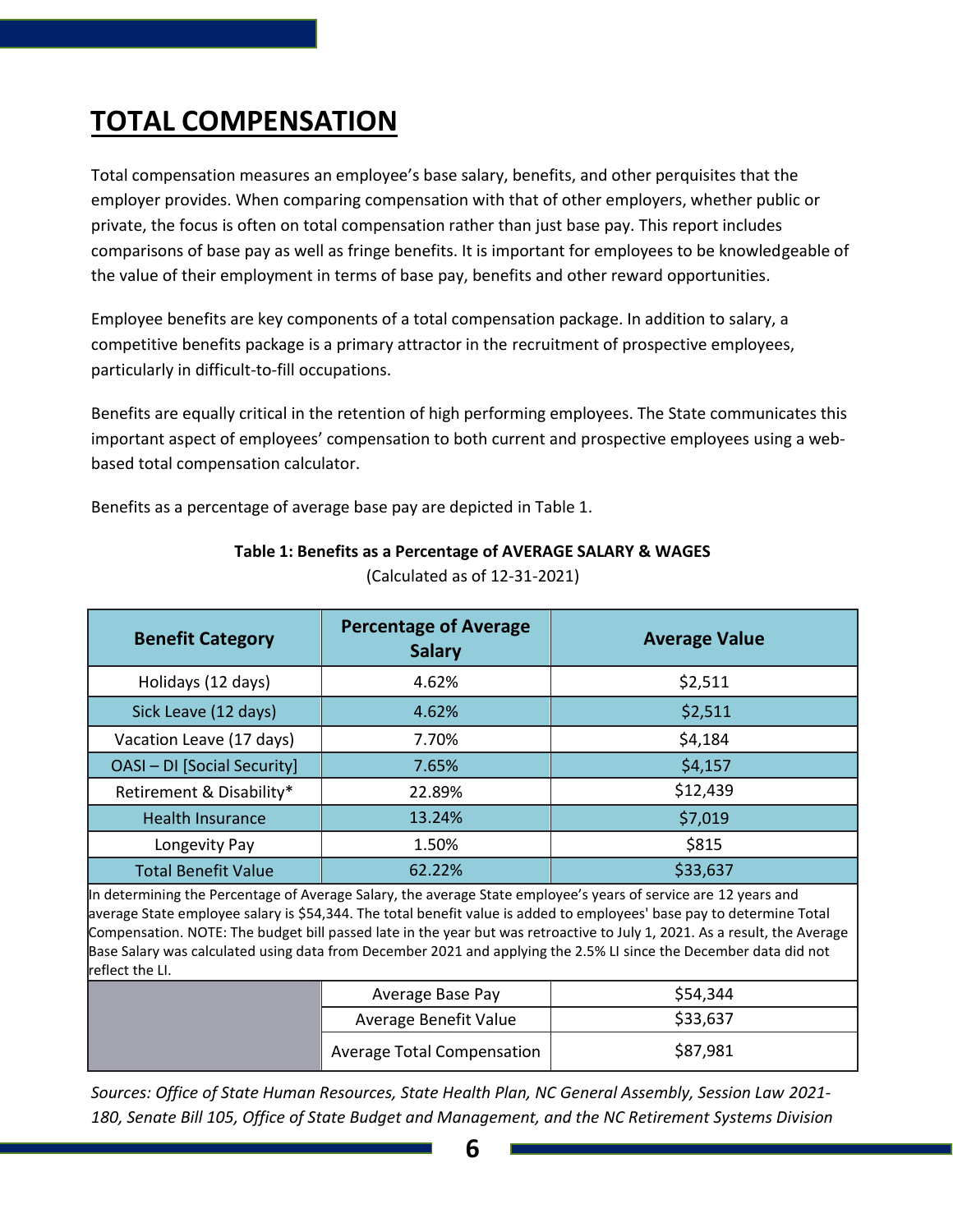*\*It is important to note that approximately 7% of the 22.89% total State costs for Retirement & Disability are provided for retiree health insurance. Per recent legislation, retiree health insurance will not be provided for employees hired on or after January 1, 2021. Data from the UNC School of Government County Survey indicates that paying for retiree health insurance is a common practice among government employers and losing that benefit will adversely affect the competitiveness of the State's benefits package for new hires.*

Once Average Total Compensation is derived, Salary and Benefits can, in turn, be calculated as a Percentage of Total Compensation. This allows for comparisons to be made between the State's Average Percentage of Total Compensation and national trends, as seen in Table 2.

This analysis indicates that North Carolina's salary and wages generally do not make up quite as large a portion of total compensation as is seen nationally, while North Carolina's paid time off and retirement benefits generally appear to be favorable compared to national averages when expressed as a percentage of total compensation.

Note that this analysis generally includes only annually budgeted compensation items; other variable compensation and benefits such as overtime pay, workers' compensation and unemployment are not included in the State or labor market data.

| <b>Benefit</b><br><b>Category</b> | <b>BLS</b><br>Percentage of<br><b>Total Compensation</b> | <b>N.C. Average</b><br><b>Percentage of Total</b><br><b>Compensation 2021</b> | N.C. Change<br><b>From 2020</b> |
|-----------------------------------|----------------------------------------------------------|-------------------------------------------------------------------------------|---------------------------------|
| Salary & Wages<br>69.0%           |                                                          | 62.4%                                                                         | $-0.90%$                        |
| Paid Time Off                     | 7.5%                                                     | 10.7%                                                                         | 0%                              |
| <b>Health Insurance</b>           | 7.8%                                                     | 8.1%                                                                          | 0.50%                           |
| Retirement                        | 5.2%                                                     | 14.2%                                                                         | $-0.60%$                        |
| <b>OASI-DI (Social Security)</b>  | 5.6%                                                     | 4.8%                                                                          | $-0.00\%$                       |

#### **Table 2: Salary and Benefits as a Percentage of TOTAL COMPENSATION**

*Sources: Office of State Human Resources, Office of State Budget and Management and the NC Retirement Systems Division, U.S. DOL Bureau of Labor Statistics "Employer Costs for Employee Compensation – December 2021.*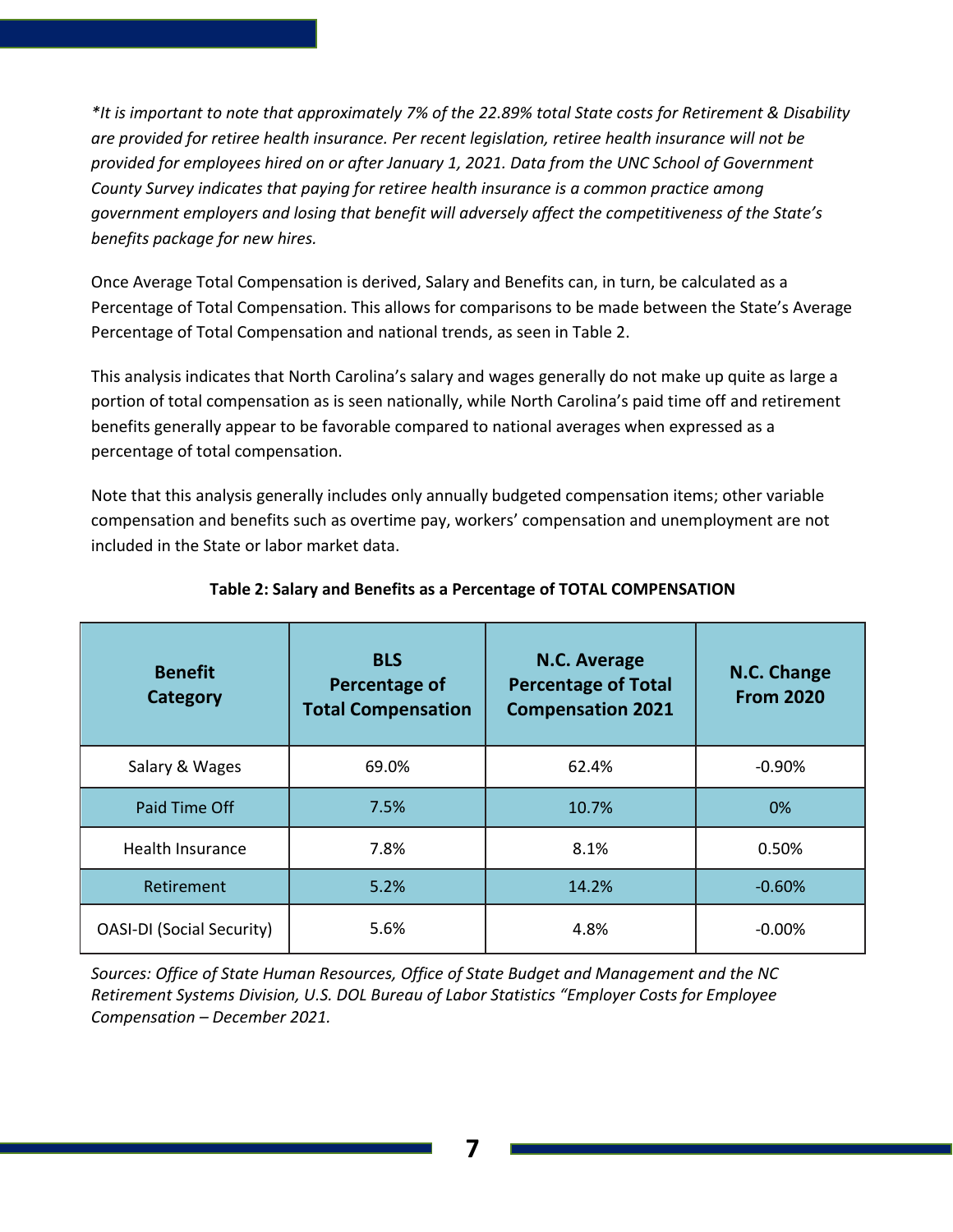## **ECONOMIC REVIEW**

#### **General Salary Budget Trends**

OSHR uses nationally recognized compensation planning surveys to benchmark and track labor market movement. Base pay increase budgets are shown in Table 3. Figures include merit, across-the-board, and cost-of-living pay increases.

In recent years, projected and actual wage increases have been rising slightly each year. However, in 2020 the COVID-19 pandemic impacted actual salary budget increases, decreasing from 3.5% in 2019 to 2.3% in 2020 according to figures presented by Mercer. WorldatWork (WAW) also reported that the results of their surveys showed budgets for actual salary increases decreasing from 3.2% in 2019 to 2.9% in 2020. For 2021, Mercer and WAW both reported actual salary budget increases fell to 3.0% from their projections due to a larger number of organizations responding with \$0 increases.

According to an article published by Mercer, the 2021 actual salary budget increase and 2022 projected figures indicate budgets are likely to remain steady. However, "The majority of employers do not provide increases until March or April, and as we saw during earlier stages of the pandemic, employers are going to defer decisions until the latest point possible." The salary budget increases could go up to a 4% according to surveyed figures, and still be behind.

A Salary Budget Quick Poll conducted by WAW, from 12/14/2021 through 01/03/2022, reported an average salary budget increase of 4%, which is still 1% below what companies say is necessary to retain and attract needed talent. The Quick Poll "confirms that organizations have evaluated the environment and are increasing their previously planned salary budgets to address the competitive labor market and inflation."

"Retention of top talent is a top priority and addressing compression and internal equity with the higher attraction salaries adds to a challenging compensation landscape," said Alicia Scott-Wears, compensation content director at WAW. "With the flood of resignations and the inflation reports released, it is not surprising that compensation professionals and organizations as a whole are having to reassess the salary budget spend in addressing the issues that have plagued the last six months." Since 2011, salary increases in State government have cumulatively trailed average labor market increases by 15.3%. The amount by which the State trails dropped from 16.4% in 2020 to 15.3% in 2021, in part due to the 2.5% legislative increase approved by the General Assembly for 2021. Continued legislative increases will help reduce the gap and improve state employees' salaries relative to market. A chart comparing legislative increases to market movement is included in Appendix B.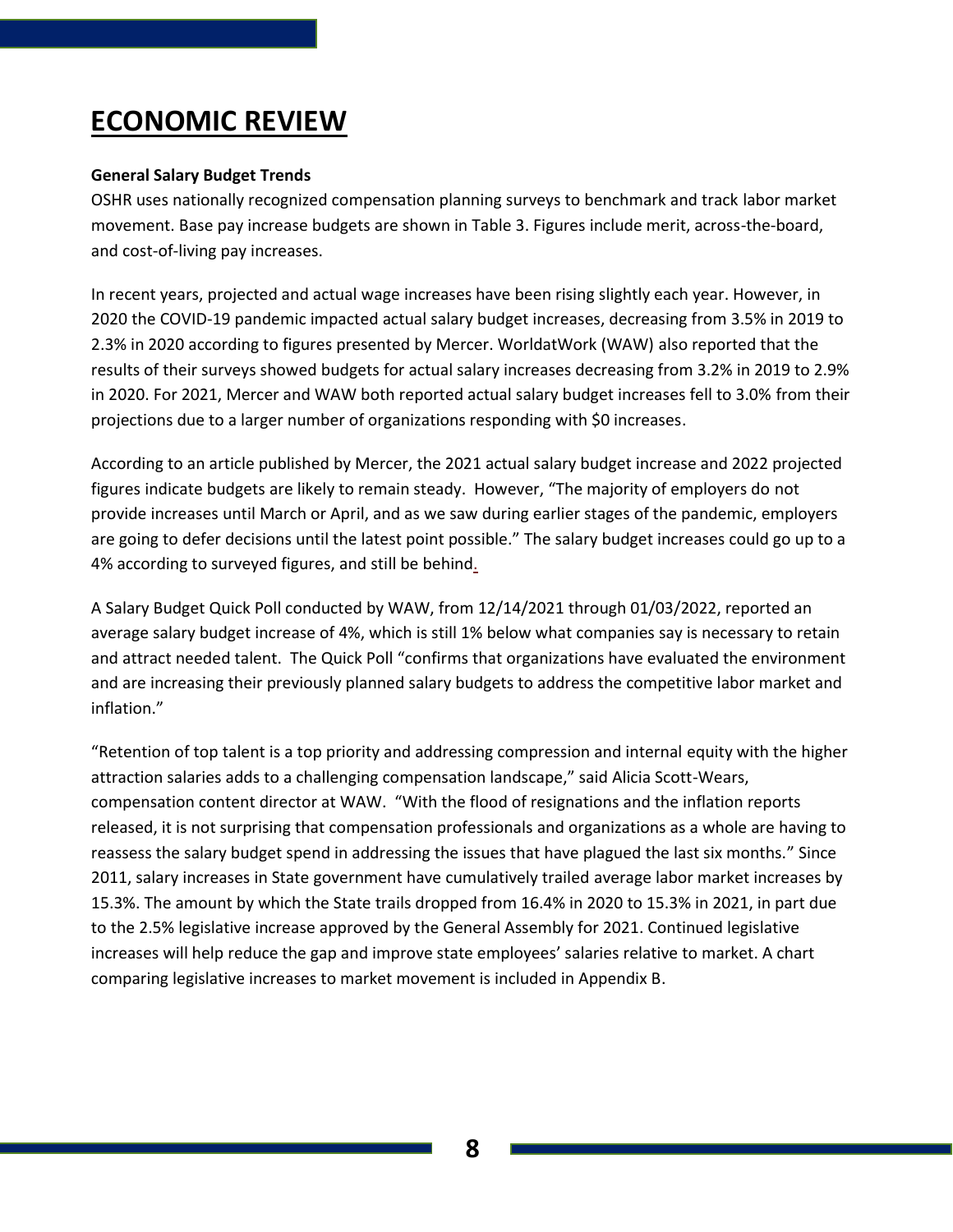| <b>National Firm</b> | 2019 Actual | 2020 Actual | 2021 Actual | 2022 Projected |
|----------------------|-------------|-------------|-------------|----------------|
| Mercer               | 3.5%        | 2.3%        | 3.0%        | 3.2%           |
| WorldatWork          | 3.2%        | 2.9%        | 3.0%        | 3.3%           |

#### **Table 3: Actual and Projected Base Pay Increase Budgets**

*Sources: Mercer 2021 US Compensation Planning Survey, Monthly Pulse Report (November Edition), and 2021-22 United States WorldatWork Salary Budget Survey released in August 2021.* 

*Note: The above sums represent base pay salary increases as a percentage of payroll.*

#### **Consumer Price and Employment Cost Indices**

In addition to general labor market movement, the increase in the Consumer Price Index-Urban (CPI-U) for the 12-month period ending in June 2021 is 5.4%. This percentage measures the average change over a specific period in the prices paid by urban consumers for goods and services. According to the Bureau of Labor Statistics (June 2021), the CPI-U includes all urban consumers that are roughly 93% of the population in the United States. It is based on the expenditures of almost all residents of urban or metropolitan areas, including professionals, the self-employed, the unemployed, and retired people, as well as urban wage earners and clerical workers.

Most pay increases for state employees have included a cost-of-living component, but these have never been reflective of CPI-U.

The cost-of-living portion of annual legislative increases from 2011 to 2021 trailed the CPI-U percentages for the same period, except for 2014, 2016, 2017, 2019, and 2020. This differential reflects that compensation for state employees have historically failed to keep pace with the CPI-U. Salary increases in State government have cumulatively trailed CPI-U by 5.8% over the last 10 years, effectively decreasing employee "buying power." A chart<sup>1</sup> comparing legislative increases with CPI-U is included in Appendix B.

**<sup>1</sup>** In odd-numbered years, this report is due to the Legislature in January. It is important to note, OSHR prepares this report months in advance and in the past has used the CPI of the month in which the report is being prepared. In some years, this has been in September, in others it has been October or November. To be consistent on the way the information is presented, OSHR decided to change the methodology and recalculate the information of the past 10 years using June's CPI.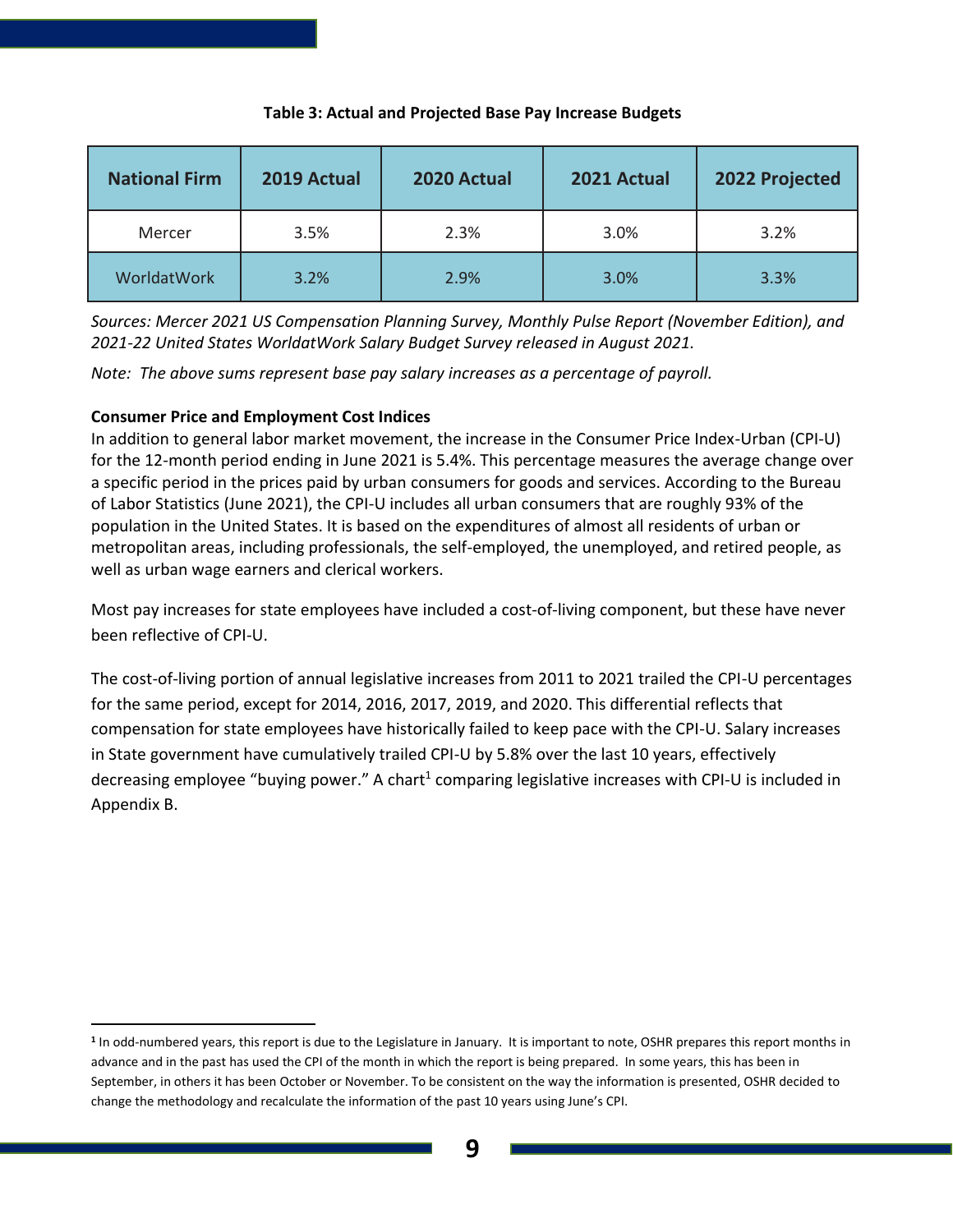## **BASE PAY AND LABOR MARKET ANALYSIS**

#### **Market Pricing Methodology**

Public and private sector organizations rely upon salary and benefits surveys to ensure that they are making informed, data-driven decisions about employee total compensation in terms of costeffectiveness, recruitment, and retention. Sound total compensation practices ultimately result in a workforce comprised of competent, skilled employees across occupational areas. Their collective knowledge, skills, and abilities directly relate to the accomplishment of the organization's mission and vision. Salary surveys are therefore critical in pricing jobs, determining wage parity with market competitors, and monitoring internal pay equity. Survey data is also essential to organizations in terms of analyzing pay trends, identifying effective pay practices, and establishing a systematic method for setting competitive pay ranges for jobs. A list of surveys to which OSHR subscribes is found in Appendix D.

Professional survey methodology standards are used to collect and analyze available salary survey data or to conduct surveys to gather pertinent market information. Survey methodology recognizes the following concepts that have been defined for informational purposes:

- **Market Base Salary**: The 50th percentile is the overall composite rate of pay that competitors have reported through surveying a job similar to those found in State government. The State seeks to be competitive in pay at the 50th percentile as measured against peer public sector organizations (state, county and local governments) and private industry. The 50th percentile of an array of reported salaries paid is the point where there are equal numbers of observations above and below.
- **Compa Ratio** is the ratio of internal pay to competitive pay for an organization, group or individual, calculated by dividing the internal weighted average pay by the related market weighted average pay. State of North Carolina calculates compa ratio for the benchmarks by dividing average employee salary by the composite market median for the classification.
- **Relevant Labor Markets**: The State competes in the national labor market for executive/senior leadership and key management and professional positions. The State competes in a multi-state regional market for professional and supervisory positions. The multi-state regional market includes Florida, Georgia, Kentucky, North Carolina, South Carolina, Tennessee, West Virginia, and Virginia. The State competes with both government and business organizations at the local, regional and national levels.
- **Turnover Rate** is a percentage reflecting all separations from employment for both voluntary and involuntary reasons compared to the total number of employees over a span of one year.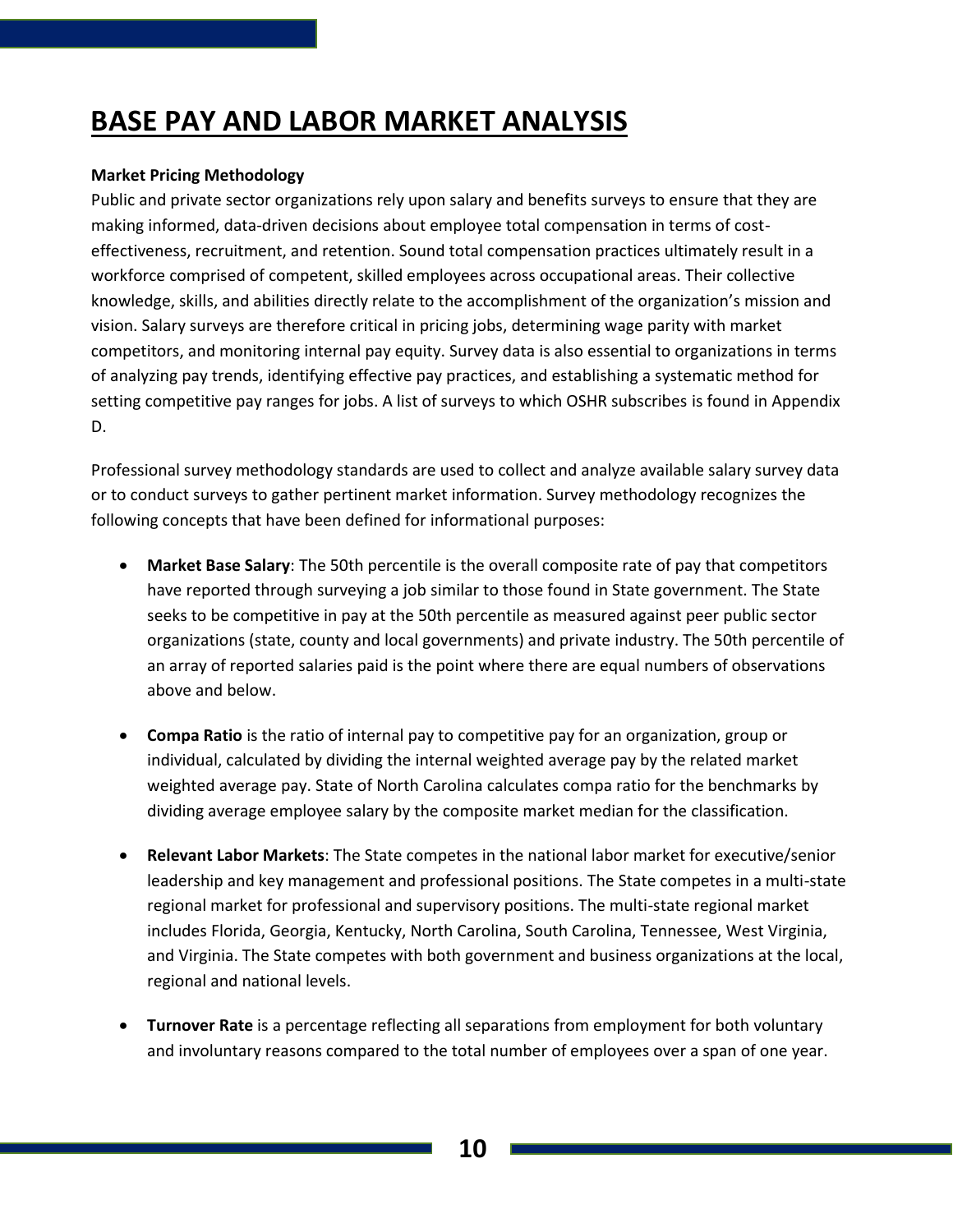#### **Market Pricing Findings**

Market data was collected for 30 benchmark classes representing approximately 16% of the State's workforce (agencies only, universities not included) with jobs from each of 19 major Job Families. The report indicates that nine out of the 30 classes resulted in a compa ratio below 90% represented as a percentage of 2021 average salary of the employees sitting in those classes. Table 4 lists the benchmark classes that have a compa ratio below 90%, as shown in the Compa Ratio column. Data regarding all benchmark classes can be found in Appendix E. Several classifications in business-critical areas such as Corrections, Engineering, and Information Technology were selected as benchmarks and are included in Appendix E but are not included in Table 4 because their compa ratios are above 90%.

Findings are based on actual market composite 50th percentile salary versus current State average base salary. The Statewide Compensation System uses market relativity as a major component of assigning jobs to salary grades. There is a defined market rate of pay for each benchmark job, which can be linked to the midpoint of a pay structure; the minimum and maximum of the pay structure act as the parameters within which that market rate is contained.

| <b>Job Title</b>                          | <b>Number</b><br>of Employees              | <b>Base</b><br><b>Salary</b><br><b>Average</b> | <b>Market</b><br><b>Base Salary</b><br>Median* | Compa<br>ratio | FY2021-20<br><b>Turnover</b><br>Rate** |  |
|-------------------------------------------|--------------------------------------------|------------------------------------------------|------------------------------------------------|----------------|----------------------------------------|--|
|                                           | AGRICULTURAL, ENVIRONMENTAL AND SCIENTIFIC |                                                |                                                |                |                                        |  |
| Forester I                                | 28                                         | 42,240                                         | 54,626                                         | 77.33%         | 3.70%                                  |  |
| Geologist/Hydrogeologist                  | 102                                        | 64,183                                         | 75,974                                         | 84.48%         | 9.17%                                  |  |
|                                           | <b>EDUCATION AND TRAINING</b>              |                                                |                                                |                |                                        |  |
| <b>Staff Development</b><br>Specialist II | 77                                         | 56,328                                         | 67,655                                         | 83.26%         | 7.59%                                  |  |
| LAW ENFORCEMENT AND PUBLIC SAFETY         |                                            |                                                |                                                |                |                                        |  |
| Police Officer I                          | 77                                         | 45,056                                         | 51,456                                         | 87.56%         | 22.78%                                 |  |
|                                           |                                            | <b>LEGAL</b>                                   |                                                |                |                                        |  |
| Attorney I                                | 5                                          | 71,095                                         | 81,953                                         | 86.75%         | 14.29%                                 |  |
| Paralegal I                               | 24                                         | 47,298                                         | 52,990                                         | 89.26%         | 0.00%                                  |  |
| Paralegal II                              | 45                                         | 51,395                                         | 59,094                                         | 86.97%         | 10.87%                                 |  |
|                                           |                                            |                                                |                                                |                | <b>Continued</b>                       |  |

#### **Table 4: Selected Benchmark Classes**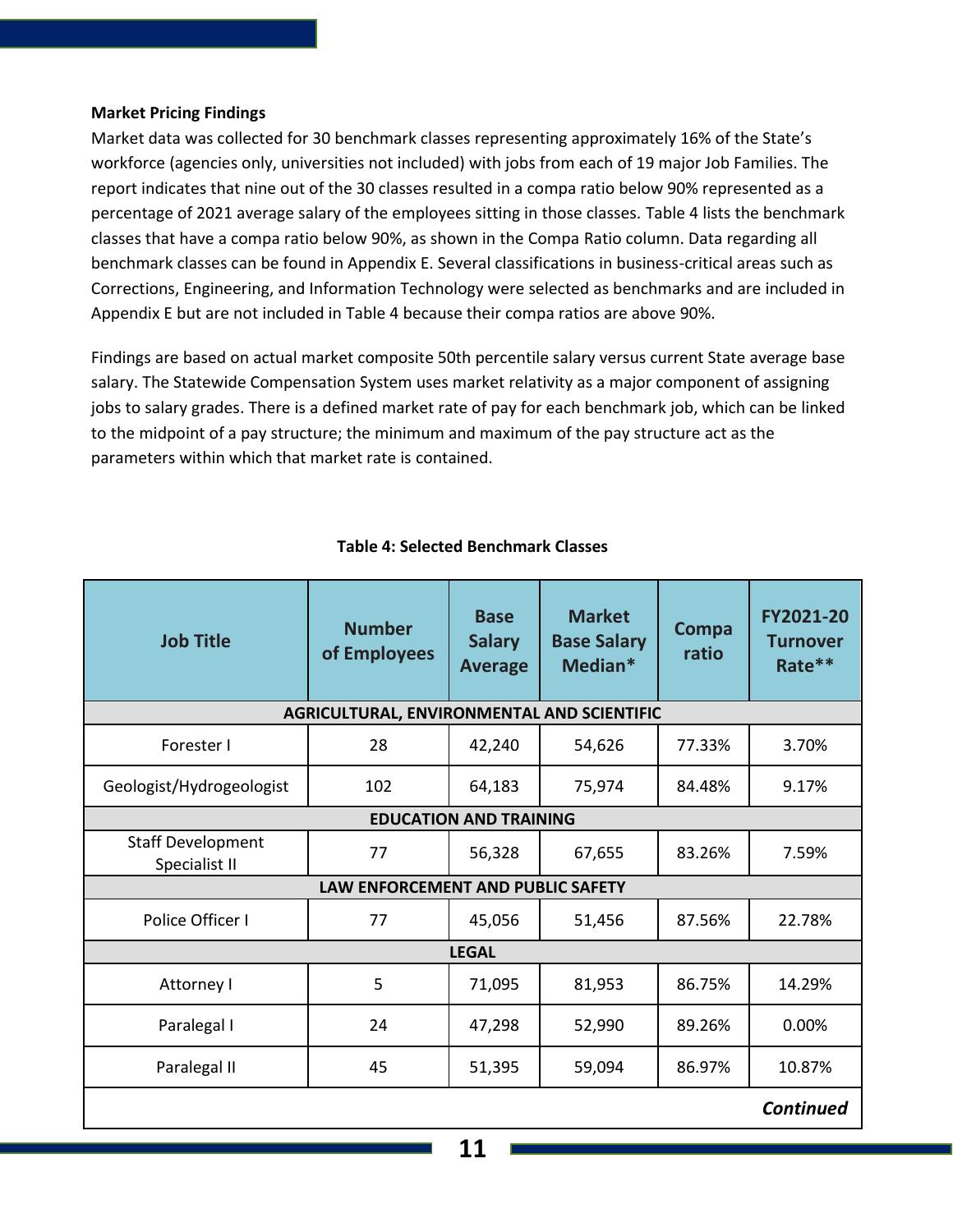| <b>MEDICAL AND HEALTH</b>                  |     |         |         |        |        |
|--------------------------------------------|-----|---------|---------|--------|--------|
| <b>Forensic Pathologist</b>                |     | 197,441 | 255,045 | 77.41% | 0.00%  |
| <b>OPERATIONS AND TRADES</b>               |     |         |         |        |        |
| Maintenance/Construction<br>Technician III | 273 | 44,874  | 49,882  | 89.96% | 11.95% |

*Sources: Integrated HR/Payroll System, MarketPay System analysis. Market Base Salary 50th percentile is aged as of 1/1/2020.*

The Legislature awarded a 2.5% across-the-board increase for state employees in 2021. This amount lagged behind average market movement of 3.0% for 2021.

OSHR issued an open market solicitation in fall 2018 to seek consulting services to provide turn-key implementation of the major components, identified below, of the then-new Statewide Compensation System.

Proposals were submitted to the state and Mercer (US), Inc. ("Mercer") was selected based on Best Value. The contractual partnership with Mercer runs from February 1, 2019, through December 31, 2022. This reflects an amended contract to include necessary communications and training related work.

Following are the key deliverables outlined in the RFP and amendment:

#### **a) Competitive Labor Market Report:**

**RFP:** Vendor will report on the competitiveness of the State's compensation (salaries and wages) as viewed from local, regional and national perspectives. Vendor will partner with OSHR in the identification of benchmark job classifications that are most appropriate to use going forward for external market pricing and analysis. The State anticipates increasing the number of benchmark classifications used for market pricing from 30 to approximately 600 benchmarks.

**Current Status:** This is the largest and most complex set of tasks in this entire project, and it accounts for more than 50% of the project budget. The State has included 30 of those finalized benchmarks in this report, Mercer has validated more benchmark jobs with a coverage of approximately 70% of agency positions, which is aligned with industry best practices. Each job family has been studied holistically in order to ensure that job grade assignments facilitate meaningful career progressions. Following the conclusion of the Mercer labor market study, our plan is to continue to work with Agencies to further increase the number of benchmark jobs used in our data analytics.

The State formalized a segmented market pricing methodology to provide firm market scopes through which compensation data can be reliably sourced, ensuring Agencies are competitively positioned for recruiting and retaining top talent. The State will continue to review and market-price benchmark jobs with input from Agencies. Mercer recommends that management of the job architecture and creation of new job classifications, when warranted, rests with OSHR.

**12**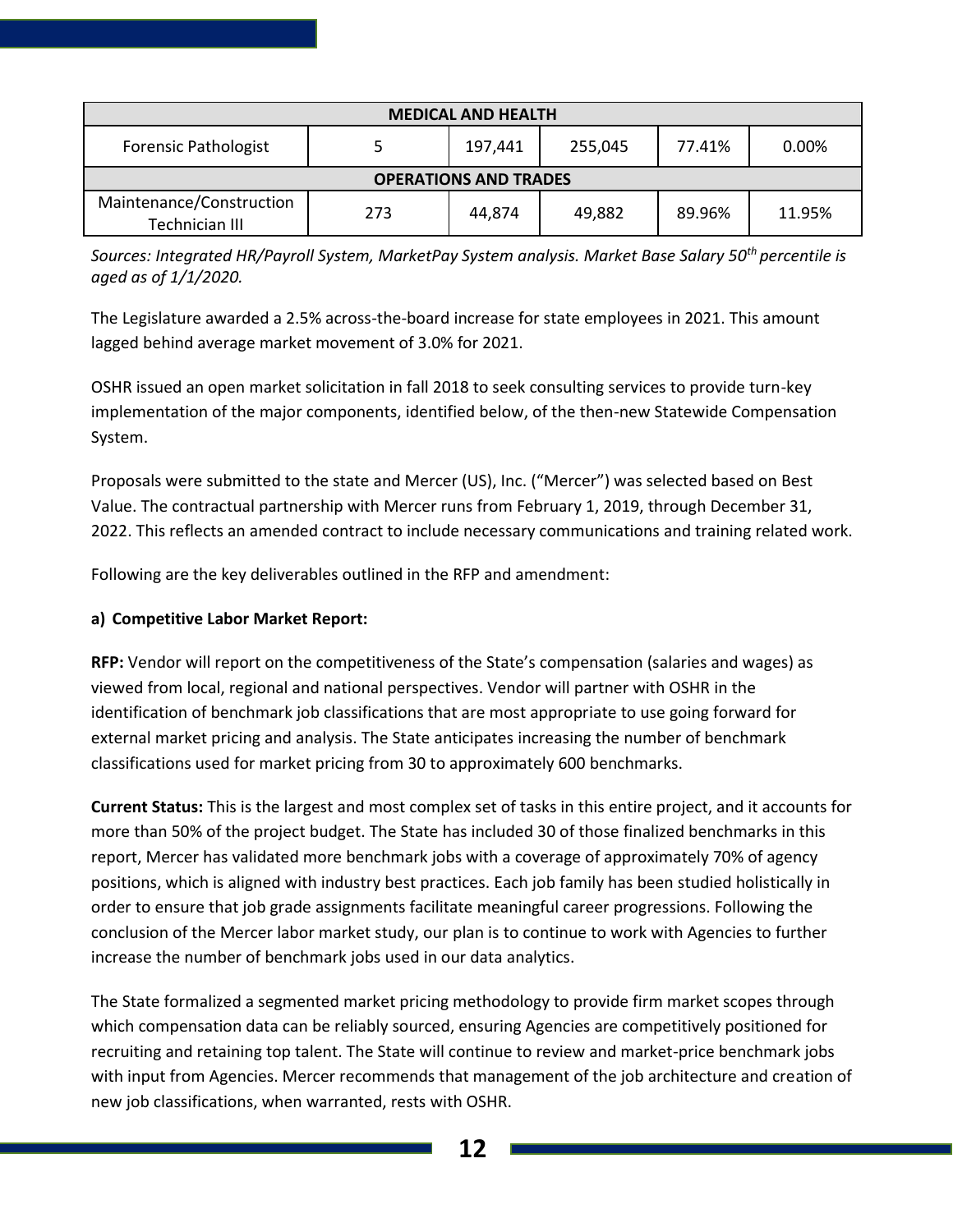#### **b) Pay Plan Analysis:**

**RFP:** Vendor will examine each of the State's multiple pay plans (salary structures) and recommend adjustments that support the state's Total Compensation Philosophy.

**Current Status:** Mercer is using three "levers" to design each of the salary structures: midpoint progression, salary range width, and number of grades.

- I. Historically, the State's midpoint progressions in the general salary structure move from 9% at lower pay grades, to 7% at the highest pay grades. This is contrary to conventional pay plan design. Changes in midpoint progressions typically occur at natural breaks in job levels, e.g., shifts from support/paraprofessional, to professional/supervisory, and to management/executive levels.
- II. Mercer has taken a similar approach for the salary range widths of each pay grade. It is common to increase range widths at higher grades to account for the increased complexity at these levels. Wider ranges allow room for more differentiation based on experience and performance.
- III. The number of grades in each salary structure vary depending on which jobs are included in each structure.

The State's plan for the short-term is to utilize market-driven salary structure increase amounts to ensure that ranges continue to be aligned with market structure movement. OSHR will complete an annual market pricing exercise and monitor salary structure budget survey results to ensure the State's salary structures remain aligned to market.

#### **c) Sworn Law Enforcement Pay Plan:**

**RFP:** Vendor will assess and develop a pay plan (salary structure), separate from the State Highway Patrol Pay Plan, that accounts for Agency sworn law enforcement classifications such as but not limited to: DMV Law Enforcement, Forestry Law Enforcement, Marine Fisheries Law Enforcement, Police Officers, and Wildlife Law Enforcement.

**Current Status**: The State identified a comprehensive list of sworn law enforcement classifications within Agencies and the University System. Mercer researched law enforcement in targeted public sector peers.

Those peers included the 10 largest North Carolina municipalities, as well as six large North Carolina county governments. Mercer successfully benchmarked 80% of the sworn law enforcement and public safety jobs included in the project benchmark list. A total of 95% of all sworn employees are included in these benchmarks.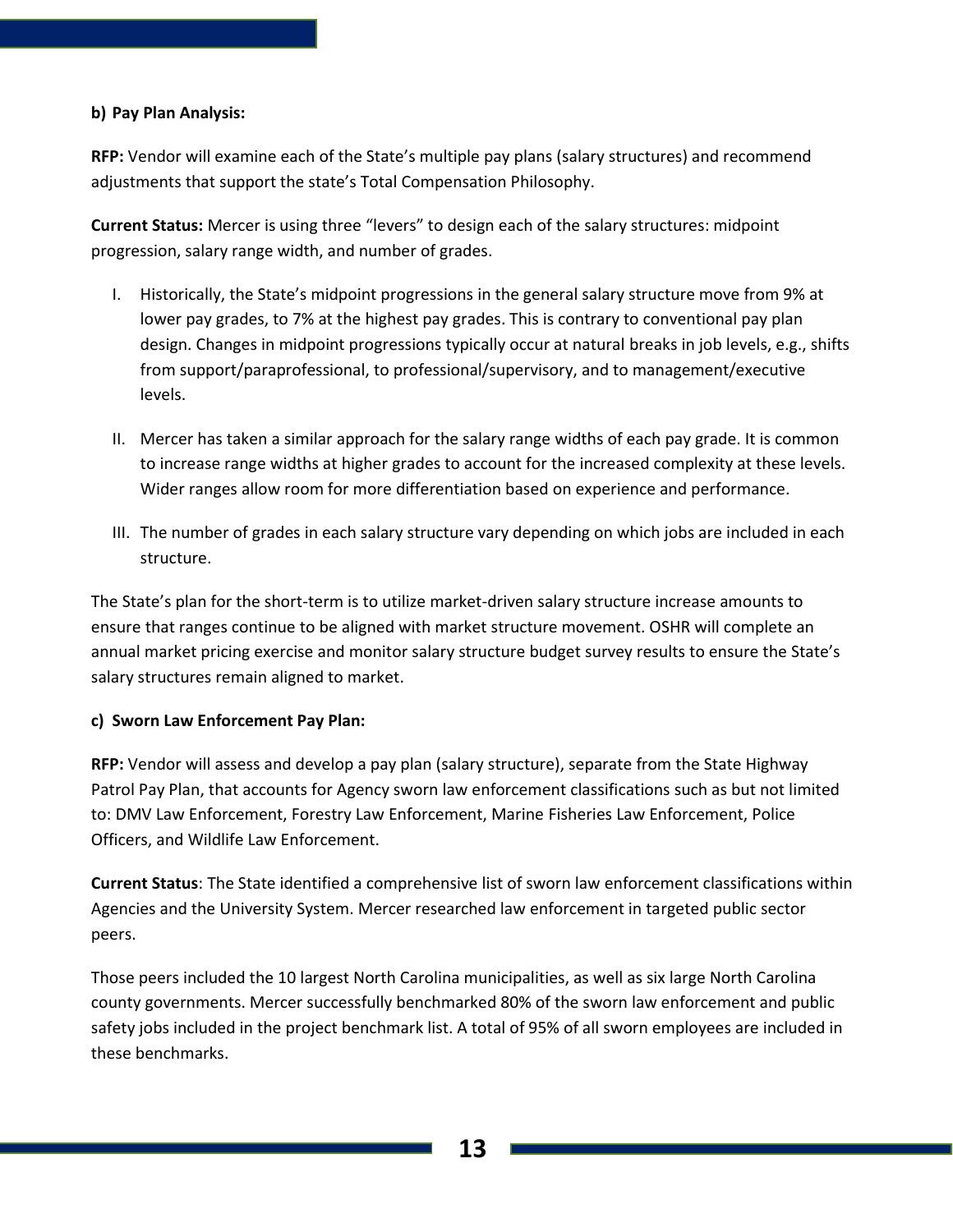Mercer and OSHR are continuing to analyze the Law Enforcement/Public Safety Job Family, and have created of a new, market-based sworn law enforcement salary structure.

#### **d) University System Classifications:**

**RFP:** Vendor will assess and recommend whether the competency-based Career Banding system should continue to be used, or if University System classifications should transition into the State's new classification system, or if a separate pay plan should be developed specific to the University System.

**Current Status**: The UNC System utilizes a banded class structure, called Career Banding, with three competency levels within each class: Contributing, Journey and Advanced.

These banded classes allow for multiple career levels for a given job series to be included in a single class, while agency jobs have separate levels (e.g., Accountant I, Accountant II, etc.).

Mercer noted that the primary challenge with the Career Banding structure is that the flexibility can lead to inequity. Many banded classes include a wide variety of unique positions, making it difficult to understand the true responsibilities and manage changes in the market for positions within a class.

In addition to being harder to stay aligned to the market, banding is also prone to a high degree of subjectivity and no guaranteed career progressions. The Agencies use classifications that adhere to typical job architecture principles.

Foundational elements for effective class specifications are in place, and the number of responsibilities is aligned to market (8-10 responsibilities per job). The State has class specifications for all existing job titles.

This type of job architecture aligns midpoints to market, provides a framework to acknowledge performance, and helps define meaningful career paths.

In Mercer's experience with clients in which parts of the organization (Agencies, UNC System) have autonomy to manage their human resources with a central governance (OSHR), it is best practice to have a consistent, central set of salary structures. When these salary structures are well-aligned to market, they provide parameters that maintain both internal consistency and competitiveness with the external market.

#### **e) Policies and Practices:**

**RFP:** Vendor will analyze the State's compensation and salary administration policies and practices with best practice recommendations, ensuring sound fiscal stewardship and adherence to legal and regulatory compliance audit and reporting requirements.

**Current Status:** Salary actions are currently determined by use of pay factors including experience and education, internal equity, specialized skills/training, budget/funding, performance, market relativity,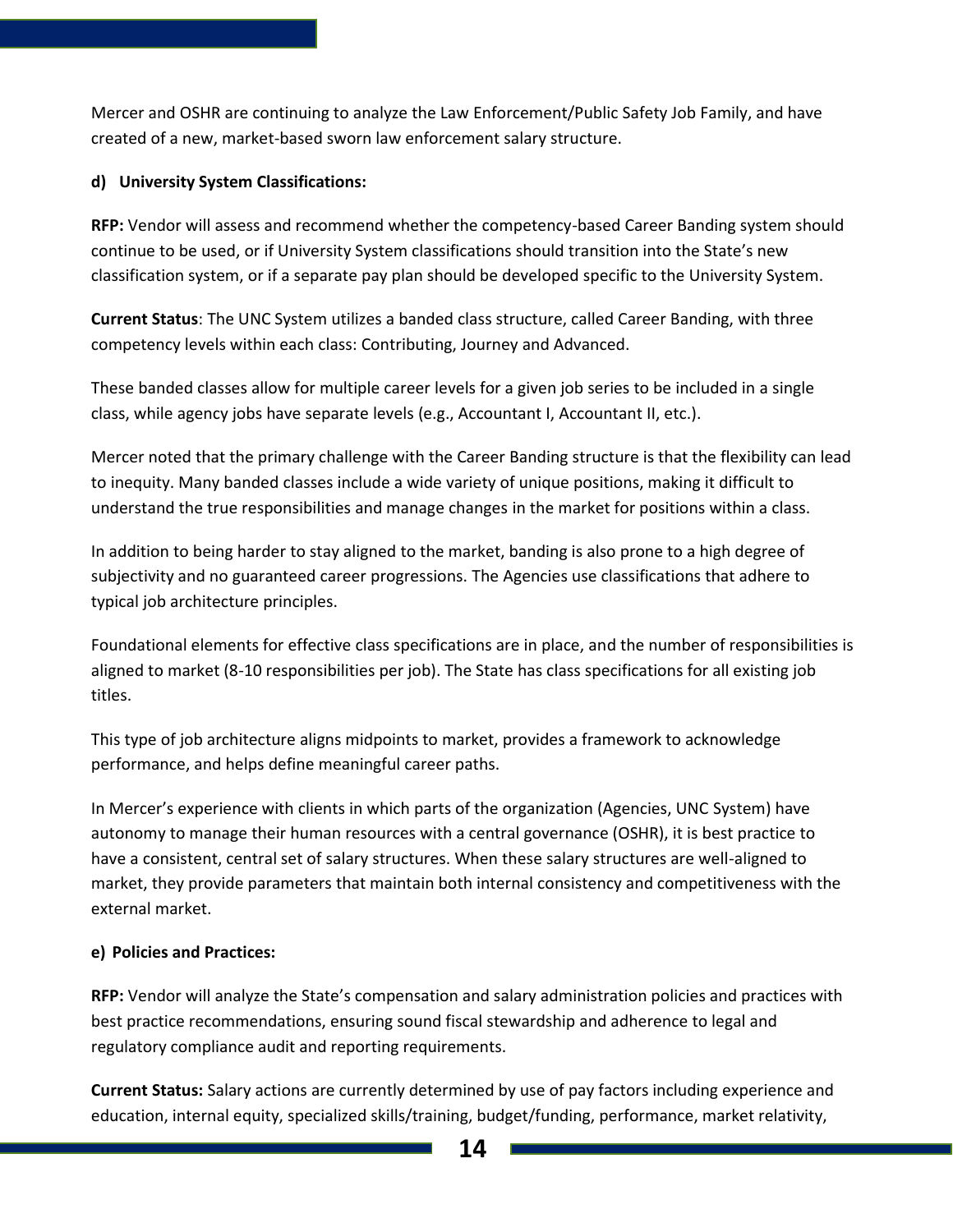recruitment/ retention issues, and/or increase in responsibilities. Some or all actions may apply to each salary action across the employee life cycle. Agencies have significant accountability and flexibility in such decision-making.

The State has been limited in its ability to effect change in order to attract, motivate and retain talent given funding has been more reactive than proactive. According to Mercer, market leading organizations have an annual budget to make pay changes for updating the salary structure to market median or to ensure critical difficult-to-fill jobs are funded to be market competitive. OSHR is similar to corporate HR and the Agencies utilize an HR system managed by OSHR. Best in class organizations with a similar structure have a governance model for delegation of authority. It includes actions for decision-making collaboration, compensation administration and organizational alignment.

Adjustments are typically set as a percentage of payroll for each organization, with an annual adjustment of ~3% being most prevalent in recent years; this would be applied across all employees but at different levels. As an example, for more critical jobs or high performing employees, a larger percentage may be applied. It is not best practice to provide the same increase to all employees each year.

#### **f) Communications and Training:**

Amendment: Vendor will hold training sessions and validation meetings with agency staff regarding the comprehensive labor market study results and will continue to refine the findings of the study to reflect changes in the labor market. The vendor will also develop a comprehensive communication and change management roadmap and strategy to ensure key messages are clear and conveyed consistently.

**Current Status:** The vendor, in coordination with OSHR, facilitated Compensation 101 and agency specific data validations sessions. These sessions were designed to provide insight to the benchmarking process and a baseline understanding for agency leaders and agency human resources professionals. The vendor will support agencies by providing a communication toolkit including talking points and employee personas. These tools will ensure consistent messaging and an understanding around the process and methodology. OSHR provided agencies with the detailed results of the study and presenting the revised and enhanced pay plans to the State Human Resources Commission in April 2022.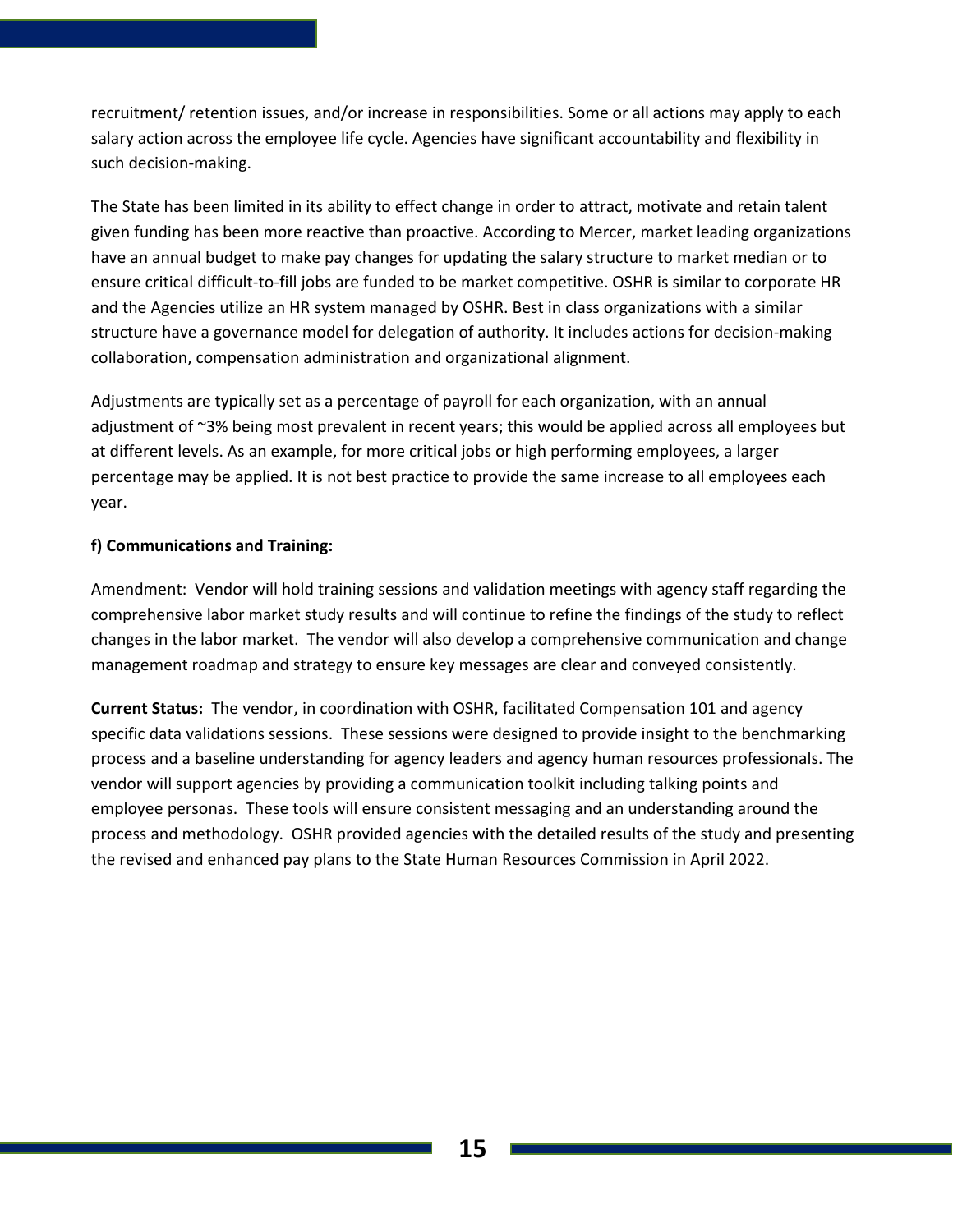## **ADDITIONAL ANALYSIS**

#### **Use of Salary Adjustment Funding**

One tool, when available, that has helped keep salaries competitive in the past is the Salary Adjustment Fund (SAF). The SAF is used to increase salaries in certain occupational groups, such as those listed in Table 4, where some salaries are significantly below the market and turnover is trending up. Metrics such as compa ratio (salary related to market), median, turnover, vacancy rates and time-to-fill (how long it takes to fill a vacancy) are considered when making SAF distribution recommendations. Also used in this analysis is difficult-to-recruit positions. The primary funding mechanism, transferring legislative increase funds remaining after employees receive their legislative increase, is often inadequate to address occupational areas where salaries are below the market. The last SAF was provided in 2017, for FY2017-18 in which \$5,000,000 was allocated for salary increases in the University System and the Executive, Judicial and Legislative branches. With the implementation of revised and enhanced pay structures linked to thorough market research, it is particularly important to have the funding necessary to align salaries with the market data gathered.

Over the past two years, the impact of the COVID-19 pandemic has been experienced in every aspect of employment. Regarding compensation, high unemployment has resulted in a larger pool of available talent, however the societal shift known as the "Great Resignation," or perhaps more aptly, the "Great Self-Evaluation," has resulted in an increased emphasis on flexible work arrangements, health benefits, and other employee support systems. According to the Society for Human Resource Management (SHRM), "an average of more than 3.95 million workers quit their jobs each month, meaning 2021 holds the highest average on record."

Employees within the State, like those around the country, are re-evaluating their priorities, contemplating work-life balance anew, and opting to transition into roles that better match their values. Even when the pandemic is over, there are widespread changes to the workforce globally that are expected to remain including increased flexibility to work remotely, reduced business office footprint and expense for many organizations, increased investment in technology, particularly associated with employee engagement and online connectivity, and creating pay structures that are more nimble, more responsive to employee performance and its direct impact on an organization's financial success, and more reliant on skills assessments so that previous unemployment or underemployment does not cause gender pay inequities to widen.

For the State of North Carolina, the current environment provides a unique opportunity to implement competitive pay systems, flexible remote work policies, and benefits that will attract highly qualified candidates to meet the State's operational needs. Over the past two years, the state has seen applications for posted vacancies drop by 35% and unique applications drop by 46%, while the number of posted job vacancies has increased by 6.5%.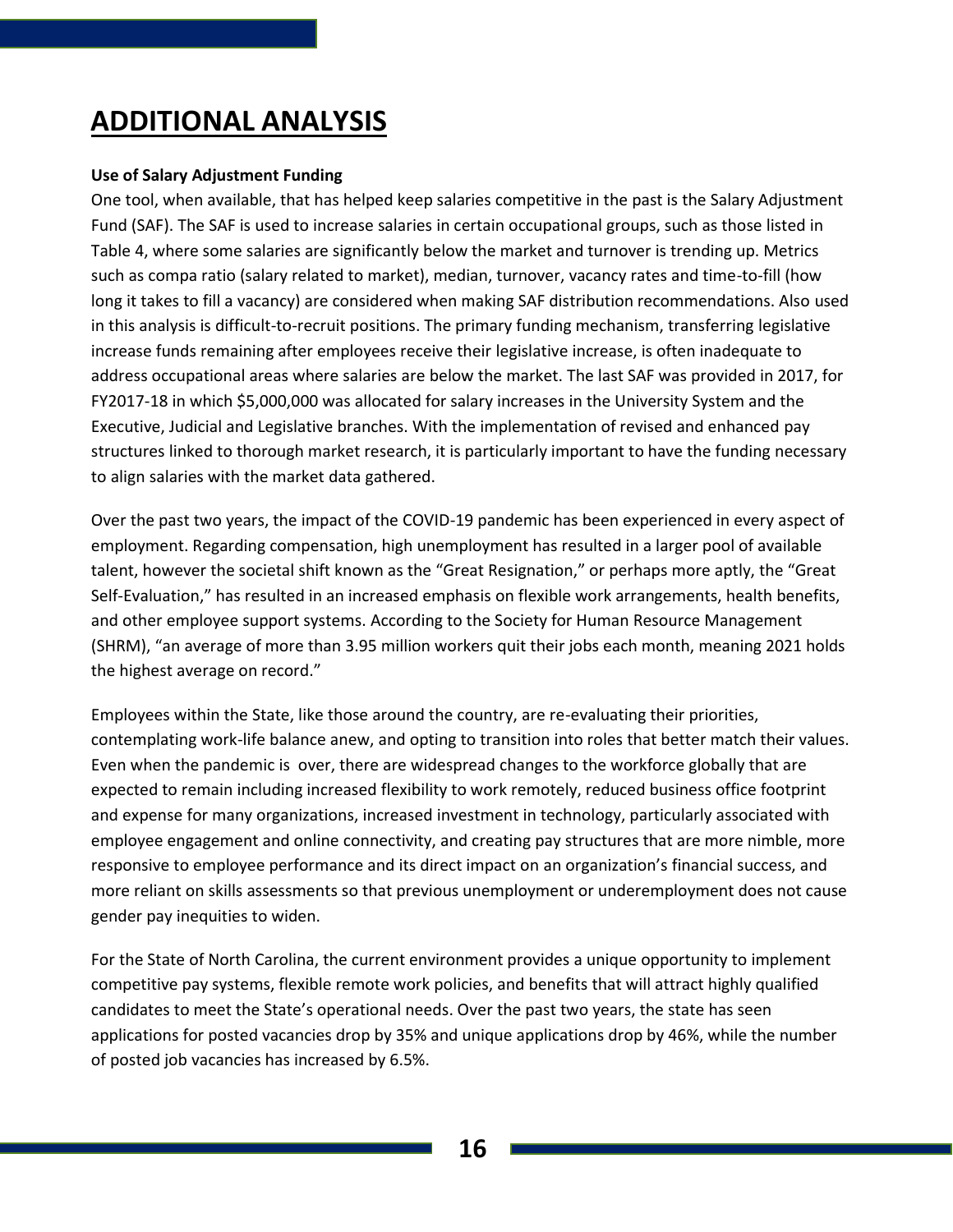#### **Recruitment and Retention**

Many factors affect the capacity of an organization to recruit and retain a competent and high performing workforce. Given the organizational and occupational diversity of North Carolina's State government, there is no "one size fits all" solution to the myriad recruitment and retention issues facing its managers.

In 2021, we continued to see an increasing gap between the number of State job openings and the number of job seekers applying to fill those jobs. The pandemic also highlighted the need for the State to continue exploring enhancements in technology that will improve the candidate experience, streamline the hiring process, provide meaningful data analytics, and leverage the efficiencies of a Statewide e-recruiting system while providing recruiting flexibility at the Agency level. In 2021, as virtual gatherings replaced in-person gatherings, the State continued to use technology to hold virtual career fairs, conduct virtual interviews, and provide remote onboarding for new hires to support the hiring needs of the agencies. State agencies held "drive thru" job fairs allowing candidates to come to outdoor venues and without leaving their cars, meet with recruiters, apply for jobs and obtain answers to their questions. OSHR also added an option for agencies to identify positions that may be suited for teleworking, either fulltime or hybrid. Candidates with an interest in working remote can now filter job postings to quickly search for those with this flexibility.

#### **New Hire Demographics/Recruitment Strategies**

It is critical that the State attract and retain a high quality, diverse workforce and talent pipeline that allows for organizational stability, career growth and succession planning. To ensure that all age groups are represented in the state workforce, recruitment of a new generation of workers into jobs at the entry to associate level has created a talent pipeline with 41% of new hires aged 30 or below in FY2020- 21. The state employs individuals ranging in age from 16 to 84, with an average age of 46.

The State is maintaining its efforts to attract and retain high quality, multi-generational employees to create a diverse workforce. OSHR is partnering with the agencies to educate and provide guidance on the use of social media to promote job opportunities and the benefits of working for the State. OSHR is also working with the agencies to rewrite and revamp their job postings to make them more attractive, modern and relevant to job seekers. We also continue to identify and reach out to organizations that support transitioning military members and their spouses, individuals with disabilities and diverse populations to promote the State as an employer of choice.

OSHR is using more innovative approaches to recruit and retain a strong state workforce. OSHR improved the vacancy descriptions to include the appearance of job postings to attract more diverse and qualified applicants. In 2021, OSHR introduced text messaging as a way that agencies can better communicate with job applicants in real time – and to track these engagements through NeoGov to provide useful metrics.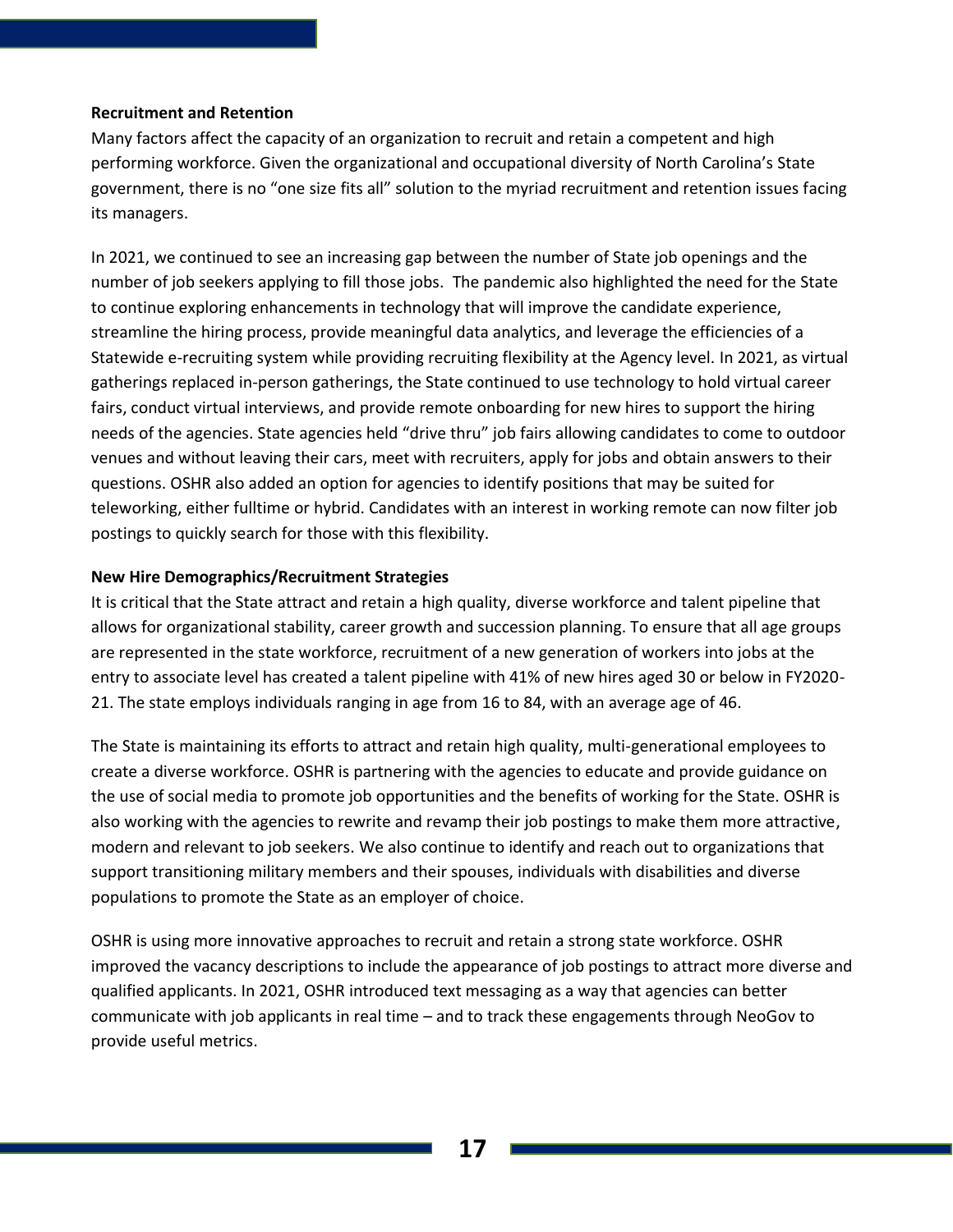Through Higher Education to North Carolina Government Careers (Ed2NC), OSHR's joint initiative with the Office of Strategic Partnership, we continue to strengthen the higher-education-to-stategovernment pipeline to encourage more new and recent college graduates to view the State of North Carolina as an employer of choice. Ed2NC has introduced micro internships which connect current NC college students with paid, short-term projects (10-40 hours) to assist the host agency. These projects will allow students to explore different roles, perform specific skill-based assignments, gaining skills employers seek, and helping sponsoring agencies.

Micro internships provide motivated North Carolina college students with opportunities to complete short-term projects relevant to their career field. Recently, OSHR has hired one communications micro intern and DOA hired two to help with the State of North Carolina Internship Program. Additionally, Cultural Resources created one micro internship to work in NC Archives, and Public Safety created one marketing/communications micro internship to promote their internship program. Ed2NC is also busy building relationships between agencies and North Carolina higher education institutions to expand and enhance information sharing and communication among State government recruiters and higher education-based career advisors.

On April 6, Ed2NC in partnership with the Volcker Alliance held its first Entry-Level Career Expo to highlight entry level and internship opportunities with the state. State agencies talked with candidates, many who may be recent or soon-to-be graduates about the range of entry-level job types and current career opportunities available, as well as the benefits of a state government career.

These are just a few of the ways OSHR is working to modernize our recruitment processes, increase outreach to qualified job applicants, and help agencies recruit and retain a workforce dedicated to serving the needs of the people of North Carolina. These new programs and initiatives illustrate OSHR's commitment to developing and broadening the talent pipeline that allows for organizational stability, career growth and succession planning.

The internship and mentorship programs available across State agencies continue to be strong avenues for raising the awareness of State employment opportunities with the State's student population. The Office of State Human Resources continues to explore additional ways to expand the internship programs to include more opportunities for individuals with disabilities and students at Historically Black Colleges and Universities/Minority Serving Institutions to support Employment First and the Governor's NC Job Ready initiative.

Younger workers and recent graduates only comprise one part of the State's talent pipeline. It is also important to consider other demographics when evaluating if the State is meeting its goals of attracting and retaining talent. When it comes to hiring, innovative employers seek talented people, period. In a tight labor market, more employers proactively reach out to potential job candidates with decades of hard-wired knowledge. Recruiting experienced workers provides the State with a depth of knowledge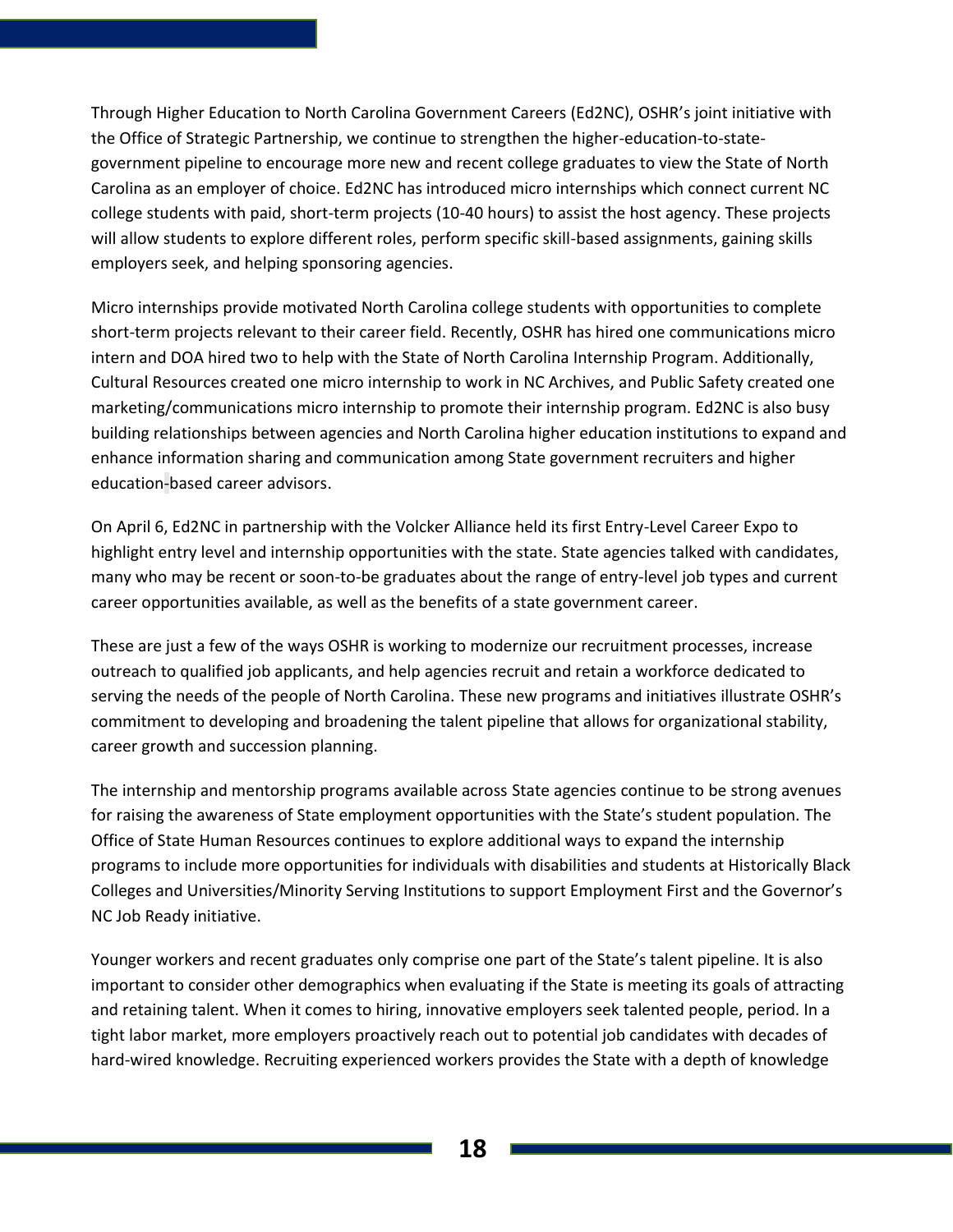and experience, saving time and expense on training needs, bringing valued skills to the table and allowing employees to contribute at a high level immediately.

In addition to recruiting a diverse, multigenerational workforce, a key factor in the State's talent pipeline is retention, ensuring that employees progress through their careers in the State and continue to invest their knowledge and talent. Retaining current State employees is also fiscally prudent since it costs more to hire new staff than it does to retain and develop employees. Failure to retain, as demonstrated in the following section on turnover, costs the State and results in valuable knowledge and skills walking out of the door. The compensation and benefits recommendations outlined in this report will assist with recruitment, retention, and keeping the State's talent pipeline flowing.

Charts on new hires by age and recruitment of 18-25-year-olds are available in Appendix C.

#### **Turnover Rates and Cost**

Turnover rates vary among industries, organizations, geographic locations, departments, occupations, and by employee characteristics such as age, education, and organizational tenure. For example, younger, newer, unskilled, and blue-collar employees tend to be more mobile and have higher turnover rates. For this reason, turnover should be calculated for various categories of interest, as well as for the organization as a whole. Additionally, an organization may not have a severe organization-wide turnover rate but may have a severe departmental turnover rate or a high professional employee turnover rate, which requires appropriate action to alleviate (Source: Society for Human Resource Management).

The cost to an organization for each position turnover has been estimated by experts such as Gallup and Deloitte in March 2019 and January 2017 at anywhere from 50% to 200% of the departing employee's annual salary depending on the type of position being filled and the performance level of the departing employee. Deloitte stated that turnover can cost between 1.5 to 2 times (150% to 200%) of an employee's salary. Turnover of top performers may be valued at a higher rate.

There are many factors included in estimating the cost of turnover. Some obvious costs include advertising the vacancy; salaries of employment screening panels; and managers' time spent interviewing candidates and conducting reference checks. Other costs are not so easily quantified, such as lost productivity – particularly during the time that a position is left vacant during recruitment – or lost knowledge from the organization. Other factors include required onboarding, training, and potentially higher rates of mistakes made by new hires. The high cost of turnover presents a clear argument for Agencies to engage in rigorous workforce development and succession planning. Ensuring agencies can compete in a market-based pay world for critical business areas is needed to support employee recruitment and retention.

Turnover is a measure of employee separations from an Agency or University, most often expressed as turnover rate. Two types of turnover are tracked: total turnover and voluntary turnover. Total turnover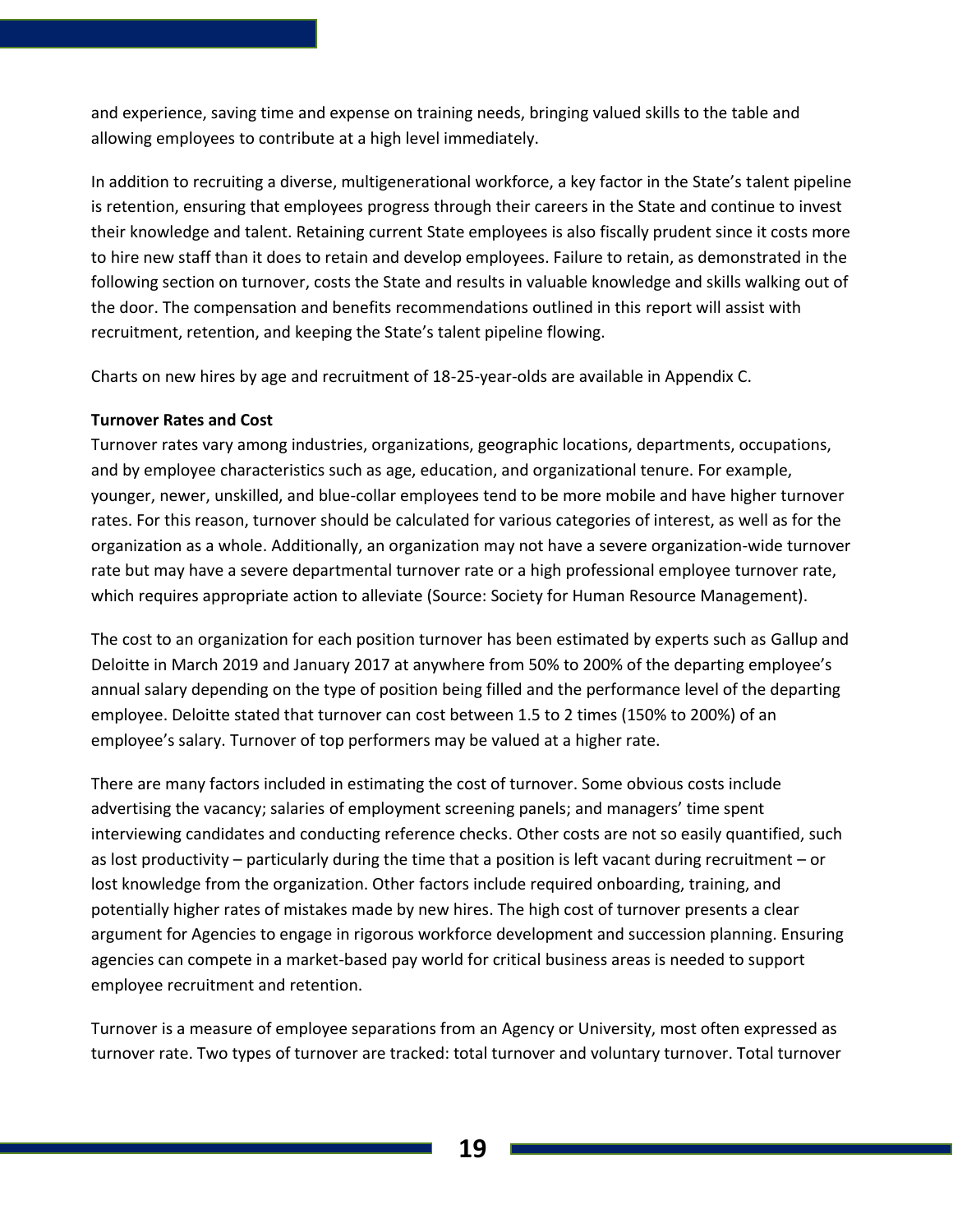includes all separations for any reason. The total turnover rate is calculated by dividing the number of separations by the total number of employees at the beginning of a fiscal year. Voluntary turnover includes separations for reasons that the employee has control of, such as resigning to take a job with another employer. Voluntary turnover rate is calculated by dividing the number of voluntary separations by the total number of employees at the beginning of the fiscal year.

Statewide turnover is simply a marker by which to compare job-specific turnover. OSHR works with Agencies and Universities to evaluate job-specific turnover and the reasons behind it, which may or may not relate to pay.

In FY2020-21, agencies had a 8.74% voluntary turnover rate, and a7.22% in FY2019-20. The increase reflects the broader global turnover trend. Using the Deloitte turnover value of 150% cost of turnover, the cost to the State would be more than \$571 million. The State experienced 7,006 voluntary separations in FY2020-21 (including retirements), multiplied by the average state salary \$54,344, multiplied by 150%.

Because the cost of replacing human capital is so high, it underscores the need to closely monitor turnover, strive for competitive salaries, and maintain a positive work environment with high employee engagement levels. The Statewide Compensation System was developed, in part, to support retention of the workforce due to its flexibility and ability to provide job enrichment along with upward and lateral career paths. However, recurring annual program funding to help agencies move pay for employees in critical positions with higher turnover coupled with sound management practices are required for the system to be most effective.

Charts indicating turnover and workforce age trends are included in Appendix C.

#### **Longevity**

Currently, the State pays a longevity bonus to career employees with more than 10 years of service. Longevity is an incentive that improves retention rates of our most experienced employees, encouraging employees with historical knowledge to continue working with the State.

About 53% of employees subject to the SHRA are eligible for longevity bonuses at a projected cost of approximately \$52 million per year. About 44% of State employees who are exempt from the SHRA are also eligible for longevity bonuses at a cost of approximately \$1.9million per year. North Carolina pays, on average, a \$1,671 longevity bonus. This is based on a graduated percentage-based schedule starting at 1.50% of annual salary for 10 years of service and increasing every five years to 4.5% for 25 years of service.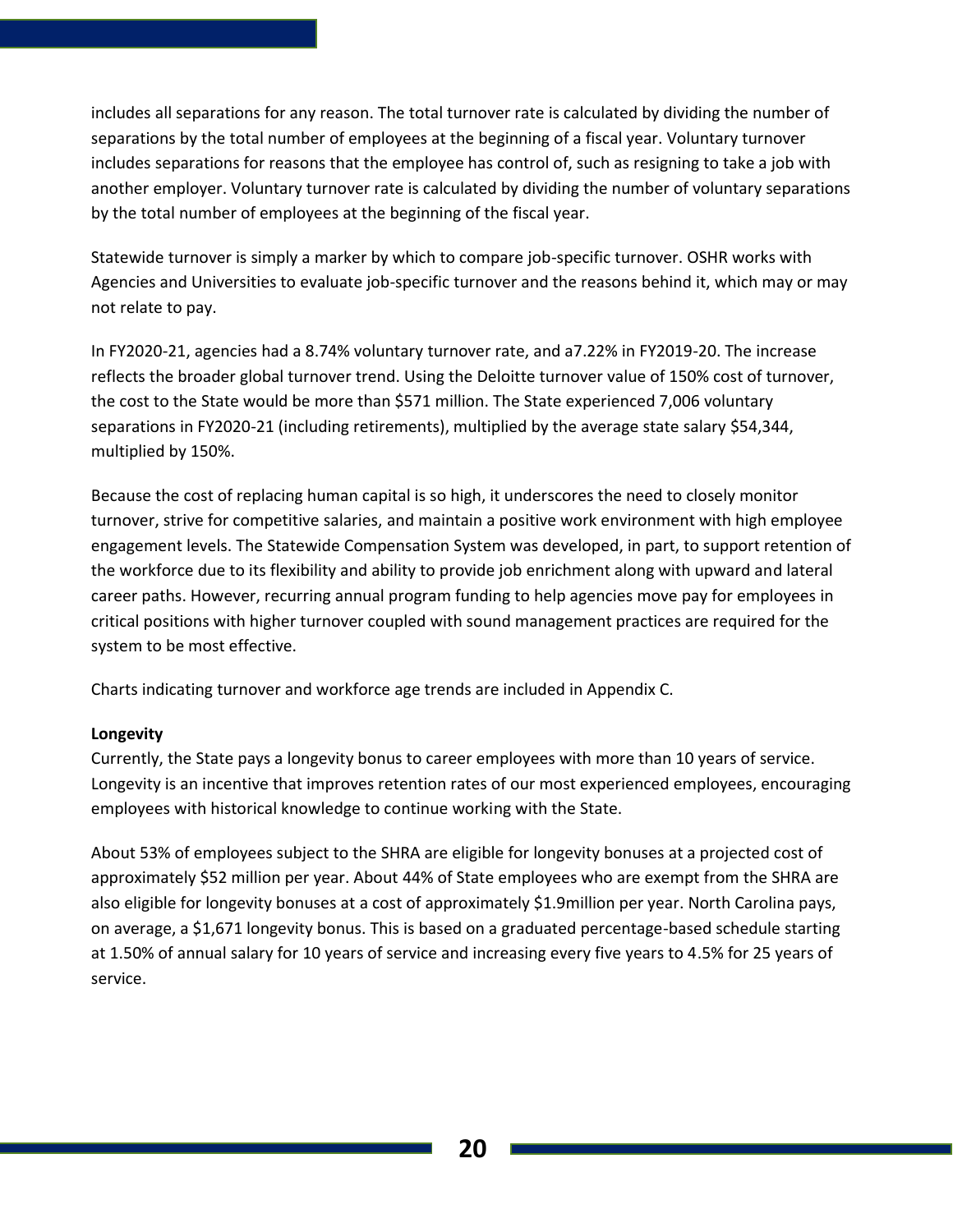|                 | FY2017-16 | FY2018-17 | FY2019-18 | FY2020-219 | FY2021-20 |
|-----------------|-----------|-----------|-----------|------------|-----------|
| Voluntary T/O   | 8.0%      | 6.2%      | 7.97%     | 7.22%      | 8.74%     |
| Retirement T/O  | 3.8%      | 4.1%      | 3.47%     | 3.21%      | 3.46%     |
| Involuntary T/O | 1.7%      | 1.0%      | 1.38%     | 1.33%      | 1.43%     |
| Total T/O       | 13.5%     | 11.3%     | 12.82%    | 11.76%     | 13.64%    |

#### **Table 5: Five Years of Turnover Rates – State of North Carolina**

*Note: 2016-2021 turnover reflects state agencies only. 2021 data indicates an increase in turnover which reflects a national trend referenced in media as the "Great Resignation."*

⊐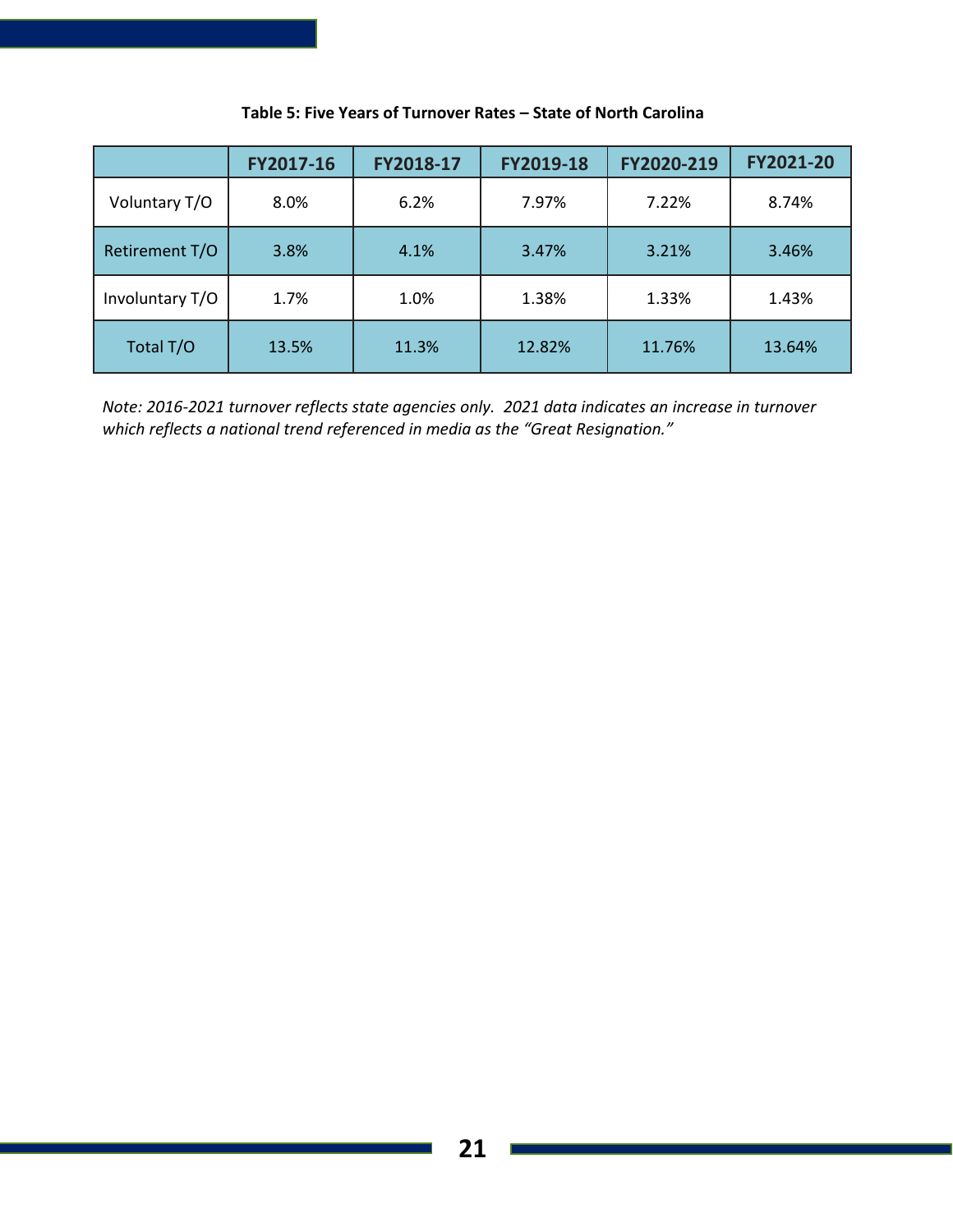## **BENEFITS ANALYSIS**

#### **State Benefits Offered During COVID-19 Pandemic**

On March 10, 2020, Governor Cooper issued Executive Order 116, Declaration of a State of Emergency to Coordinate Response and Protective Actions to Prevent the Spread of COVID-19. This activated the state's Communicable Disease Emergency (CDE) policy which provides a number of leave and compensation options including up to 80 hours of paid administrative leave to an employee who is required to quarantine during the state of emergency.

OSHR immediately begin working with agency/university HR Directors and leaders to establish work and leave provisions to support state employees and their families impacted by COVID-19. The first OSHR Work and Emergency Leave Provision introduced paid State of Emergency (SOE) leave (for sickness due to COVID-19 symptoms or caring for a dependent sick with COVID-19 symptoms), childcare/eldercare and mandatory compensation options. These SOE leave options were later replaced or supplemented by the U.S. Department of Labor's Families First Coronavirus Response Act (FFCRA). This temporary rule, which began on April 1 and ended December 31, 2020, implemented paid sick leave and expanded family and medical leave for eligible employees.

State employees were eligible for paid leave at various rates of compensation for the following reasons: the employee or someone the employee is caring for is subject to a government quarantine order or has been advised by a health care provider to self-quarantine; the employee is experiencing COVID-19 symptoms and is seeking medical attention; or the employee is caring for his or her son or daughter whose school or place of care is closed or whose child care provider is unavailable for reasons related to COVID-19. Although FFCRA expired on December 31, 2020, the state continued in 2021, many state leave options introduced during 2020 to help state employees avoid taking leave without pay.

Additionally, many state agencies transitioned from emergency teleworking arrangements to a Pilot Teleworking Program as part of the updated OSHR Teleworking Program Policy. This policy was updated in June 2021 and provides state agencies with the ability to designate employees to work at alternate work locations for all or part of the workweek to promote general work efficiencies, enhance competitive recruitment and retention advantages compared with other employers, improve utilization of state facilities, and meet environmental challenges. Employees proved they could carry out government operations efficiently during the pandemic, and agencies are incorporating lessons learned as they navigate a hybrid work environment in a post-pandemic era. The Teleworking Program Policy supports agencies in setting up flexible, hybrid teleworking opportunities as an incentive for recruiting and retaining high performing employees.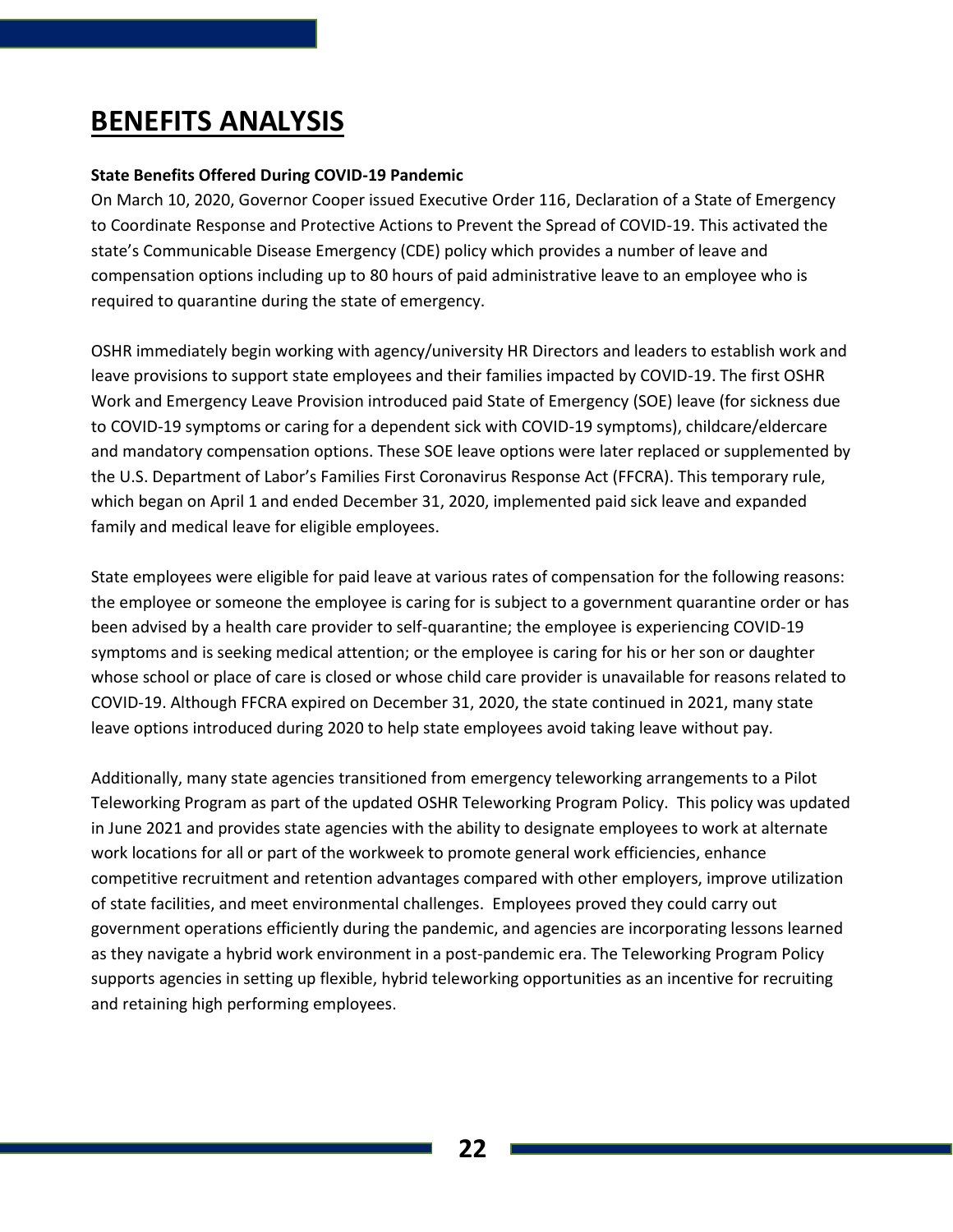#### **Paid Parental Leave**

On May 23, 2019, to support families and strengthen the economy, Governor Cooper issued an Executive Order to extend Paid Parental Leave to employees in Cabinet agencies. Several non-Cabinet agencies have opted in to provide the benefit to their employees as well. The Paid Parental Leave benefit helps state government attract and retain employees and help level the playing field between the State and private employers in terms of benefits. Paid Parental Leave is triggered for eligible employees by the qualifying event of becoming a parent by birth, adoption, foster care, or other legal placement of a child. Eligible State employees who give birth will receive eight weeks of paid leave to recover from the birth and to bond with and care for their newborn. Other eligible State employees will receive four weeks of paid leave to bond with and care for the child. Paid Parental Leave will be paid at 100% of the eligible employee's regular pay.

More than 3,600 state employees have used Paid Parental Leave since the benefit became available, including 2,160 state agency employees and 1,456 UNC System employees. In FY2020-21, 1,154 agency employees and 848 UNC System employees used Paid Parental Leave. The Paid Parental Leave usage is up 19% from FY2019-20 to FY2020-21 which also reflects the increase of 10 months of data for the first report and a full year for the second. OSHR will continue to market the benefit program proactively as a recruitment and retention tool that helps to make state government careers more competitive with private sector opportunities.

| <b>State Agency Employees</b> | <b>UNC System Employees</b> |
|-------------------------------|-----------------------------|
| 478 birth mothers             | 455 birth mothers           |
| 676 other eligible parents    | 393 other eligible parents  |
| 506 female employees          | 536 female employees        |
| 648 male employees            | 312 male employees          |

#### **Table 6: State Employees Using Paid Parental Leave**

*\*Table shows the count of employees who used Paid Parental Leave in FY2020-21*

#### **Paid Time Off Analysis**

Paid Time Off (PTO) referred to here is employees' time off for which they continue to receive pay. Categories of PTO include Vacation Leave, Sick Leave, and Holiday pay. Below is an analysis of the various types of PTO we offer and our competitiveness with our peer Southeastern states.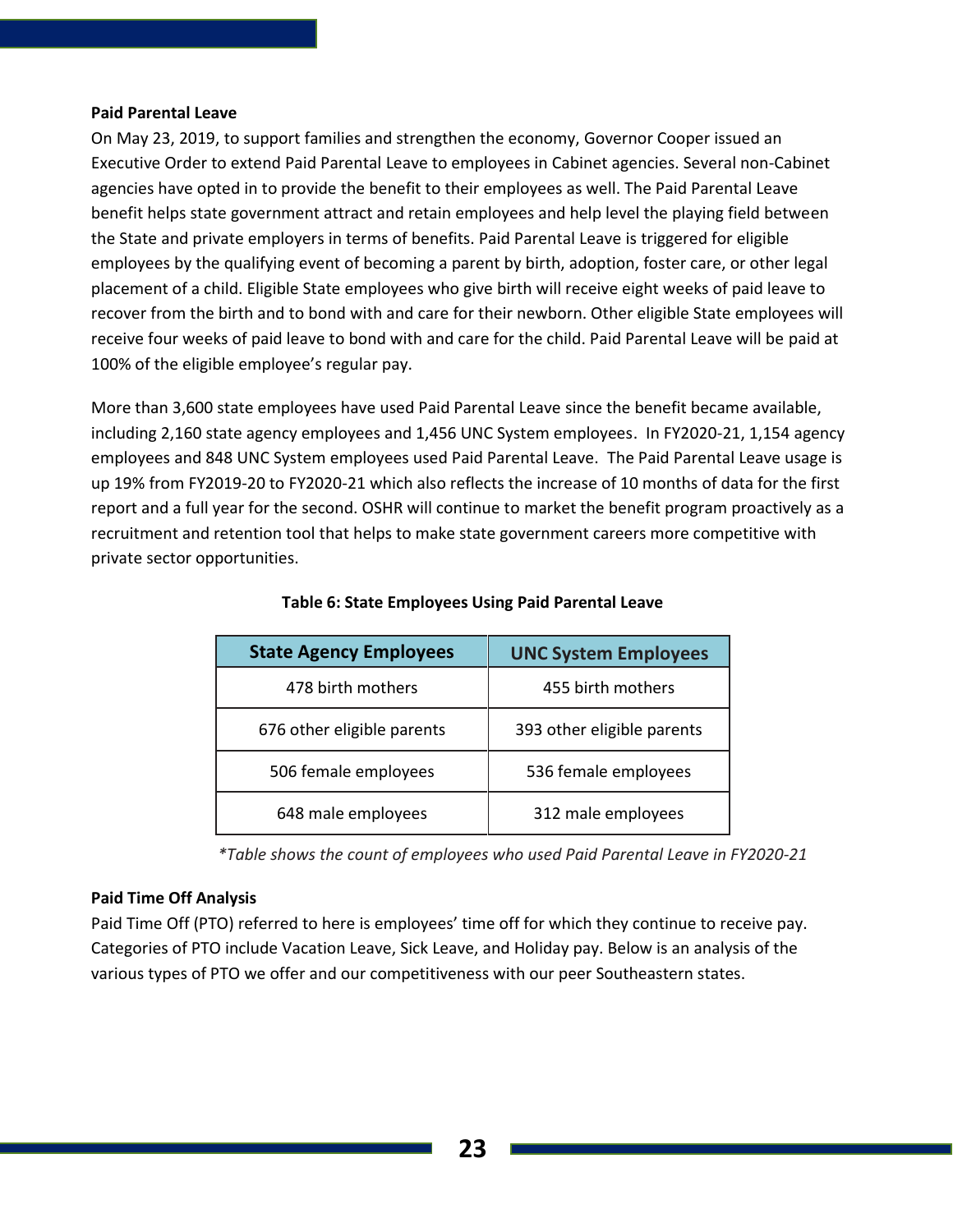#### **Vacation**

Based on comparison to Southeastern states, North Carolina's vacation accrual rates are competitive.

| <b>Years of State</b><br><b>Service</b> | <b>North</b><br><b>Carolina</b> | <b>SE States</b> | <b>Differential</b><br>in Days |
|-----------------------------------------|---------------------------------|------------------|--------------------------------|
| < 5                                     | 14.00                           | 13.80            | $+0.20$                        |
| $5 - 10$                                | 17.00                           | 16.80            | $+0.20$                        |
| $10 - 15$                               | 20.00                           | 19.83            | $+0.17$                        |
| $15 - 20$                               | 23.00                           | 22.15            | $+0.85$                        |
| $20 - 25$                               | 26.00                           | 24.35            | $+1.65$                        |
| $25+$                                   | 26.00                           | 24.60            | $+1.40$                        |

#### **Table 7: Vacation Leave (in days)**

*Source: 2021 NCASG Benefits Survey*

#### **Sick Leave**

Southeastern states grant an average of 14.4 days per year sick leave for employees with up to three years of service. North Carolina's sick leave accrual is below the average for all Southeastern states at 12 days per year of employee sick leave.

#### **Table 8: Sick Leave (in days)**

| <b>North</b><br><b>Sick Leave</b><br><b>Carolina</b> |      | <b>SE States</b> | <b>Differential</b><br>in Days |
|------------------------------------------------------|------|------------------|--------------------------------|
| Accrual                                              | 12.0 | 14.4             | $-2.4$                         |

*Source: 2021 NCASG Benefits Survey*

#### **Holidays**

North Carolina is competitive with the other Southeastern states in recognized holidays. The total average for all Southeastern states in the survey is 12.1 holidays. North Carolina grants a consistent 12 paid holidays per year.

#### **Table 9: Holidays**

| <b>Holiday Leave</b> | <b>North Carolina</b> | <b>SE States</b> |
|----------------------|-----------------------|------------------|
| Days per year        |                       | 12.1             |

 *Source: 2021 NCASG Benefits Survey*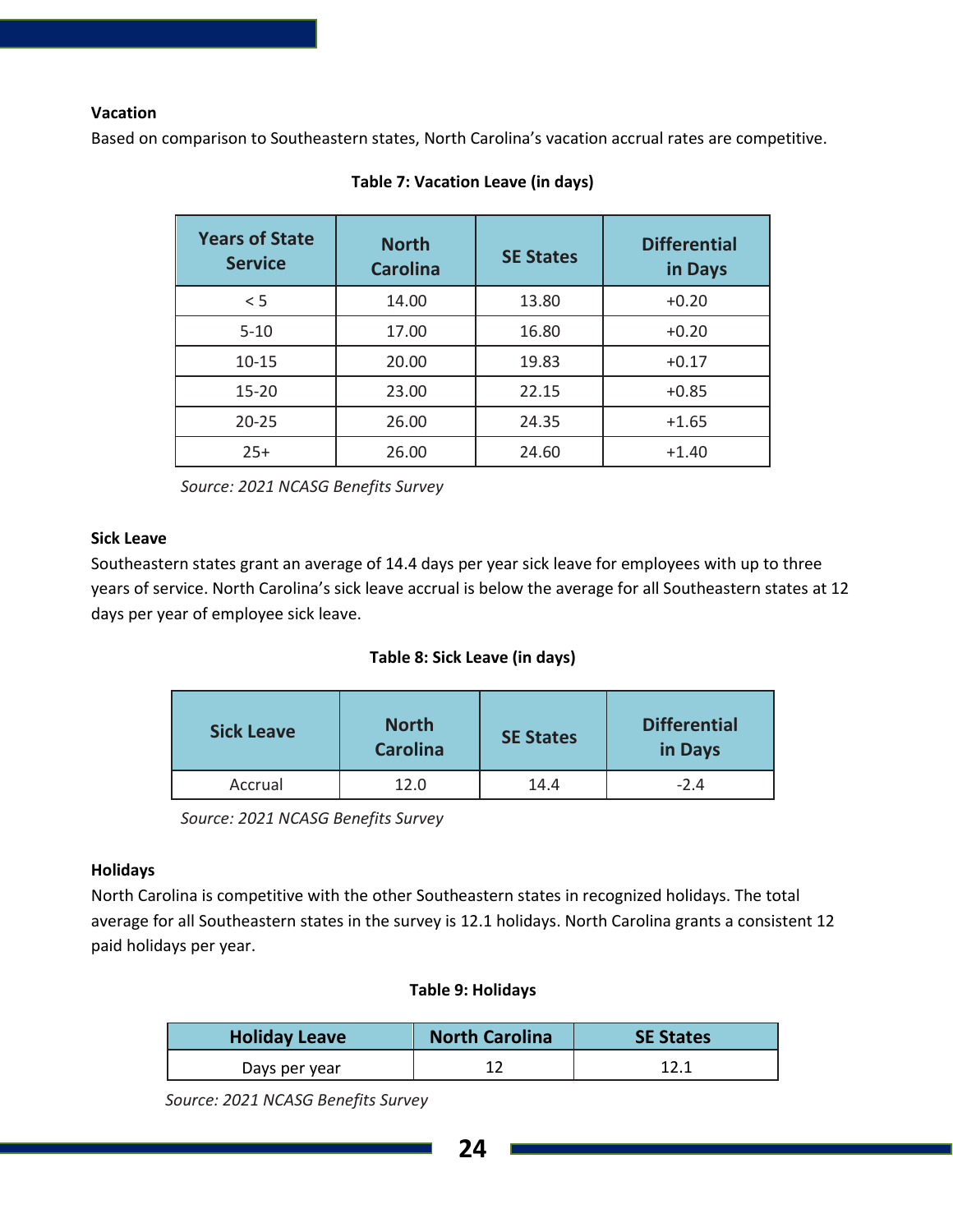#### **Health Insurance**

The information below is used to compare North Carolina's current most utilized PPO plan to other organizations.

#### **Table 10: Survey of Health Insurance Coverage for Dependent Care and Choice of Plan**

| <b>NC States Contribution for Family</b> | <b>SE States Contribution</b> |  |  |  |
|------------------------------------------|-------------------------------|--|--|--|
| Coverage                                 | for Family Coverage           |  |  |  |
| 47.3%                                    | 77.6%                         |  |  |  |

*Source: 2021 NCASG Benefits Survey*

#### **Comparison to Southeastern States**

Most other states provide a higher percentage contribution for family coverage than for individual coverage. North Carolina's employer contribution for family coverage significantly lags behind the average for Southeastern states by 30.3%.

#### **Comparison to Local Government Practices**

County governments report on choice of health plan, deductibles and employee and agency cost. Based on an analysis of the ten most populous North Carolina counties from the most recent County Salary Survey available, the comparative results suggest that the State compares favorably in normal copay, premium amounts and employer contribution, but unfavorably in deductible.

#### **Table 11: Survey of Local Government's Health Insurance Practices\***

| <b>Type of Agency</b> | <b>Normal</b><br>Deductible* | <b>Normal</b><br>$Co$ -pay $*$ | <b>Average Annual</b><br><b>Amount Employee</b><br>Pays* | <b>Average Annual</b><br><b>Amount Agency</b><br>Pays* |  |
|-----------------------|------------------------------|--------------------------------|----------------------------------------------------------|--------------------------------------------------------|--|
| 10 Counties           | \$1,070                      | \$28                           | \$725                                                    | \$7,467                                                |  |
| NC.                   | \$1,250                      | \$25                           | \$600                                                    | \$7,774                                                |  |

*\*Source: County Salaries in North Carolina 2021, State Health Plan 2022. Note: The above information applies to employee only coverage; North Carolina data applies to the standard 80/20 PPO plan with participation in both wellness activities.*

#### **Statewide Flexible Benefits Program (NCFlex)**

The NCFlex program, administered by OSHR, currently has more than 120,000 employees from the Agencies, University System, Community College System, and charter schools enrolled.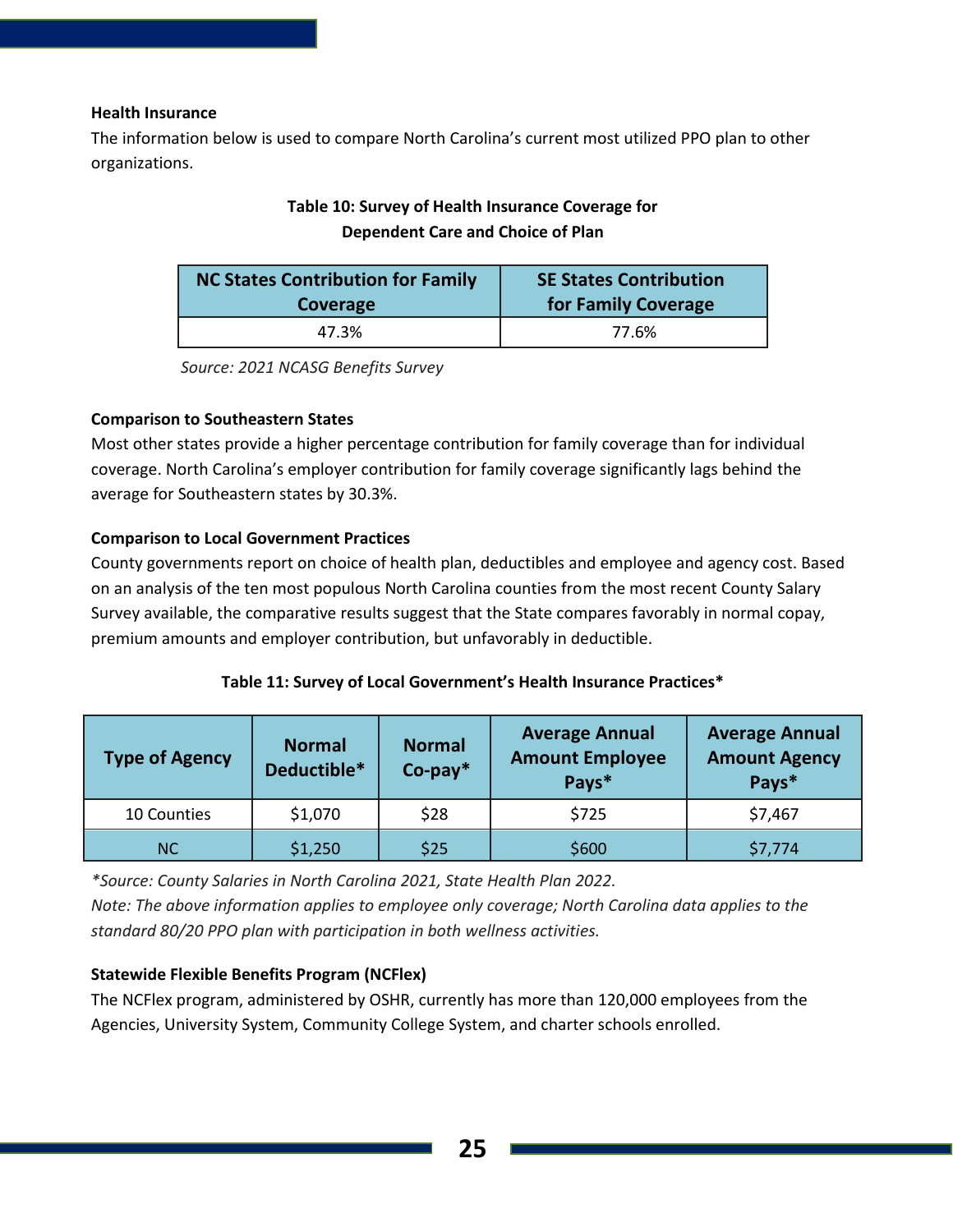The State's Flexible Benefits Program includes the following pre-tax plans:

- Health Care Flexible Spending Account
- Dependent Day Care Flexible Spending Account
- Dental Plan offers three options: High Option, Classic Option and Low Option (for employees and family
- Vision Care Plan offers three options: Core, Basic and Enhanced; the No-Cost Core Vision Plan provides employees an annual eye exam for \$20 co-payment and discounts for materials at no cost to the employee.
- Voluntary Accidental Death & Dismemberment Insurance (for employees and family)
- Core Voluntary Accidental Death & Dismemberment Insurance (employees only); provides \$10,000 of AD&D coverage at no cost to enrolled employees.
- Voluntary Group Term Life Insurance (for employee and family); provides new employees up to \$200,000 of guaranteed coverage and employees may be eligible for coverage up to \$500,000.
- TRICARE Supplemental Insurance provides a supplemental insurance plan to military retirees and qualified National Guard and Reserve Members
- Cancer Insurance offers three options: Premium, High and Low Option and includes either a \$25 or \$100 wellness benefit payable directly to employees
- Critical Illness Insurance with \$15,000 and \$25,000 Options
- Accident Insurance
- Combined Short-Term and Long-Term Disability Insurance

Diversity of benefits will continue to be a major factor in the State's ability to compete for talent. Benefits remain a priority for employers to recruit employees.

#### **Retirement**

In North Carolina, the 2021 employer contribution on behalf of employees in the Teachers & State Employees Retirement System (TSERS) is 22.89%. This includes contributions to the retirement systems pension fund, death benefit trust fund, retiree health plan reserve and disability income plan. The state's contribution to the pension fund only is currently 16.38%

#### **Supplemental Retirement Programs**

Besides the traditional retirement program, the State offers voluntary supplemental retirement programs: a 401(k) plan, a 457(b) plan and a 403(b) plan. North Carolina does not match employee contributions.

A review of the most recent three years available reveals that more than half of North Carolina's 100 counties have consistently made matching 401(k) contributions in addition to a defined contribution plan. According to the County Salaries in North Carolina 2021 survey, 81 counties reported offering a 401(k) program for non-Law Enforcement employees, and 54 counties contributed to the 401(k) for their non-Law Enforcement employees. By not offering a match, the State of North Carolina is not considered competitive in this area.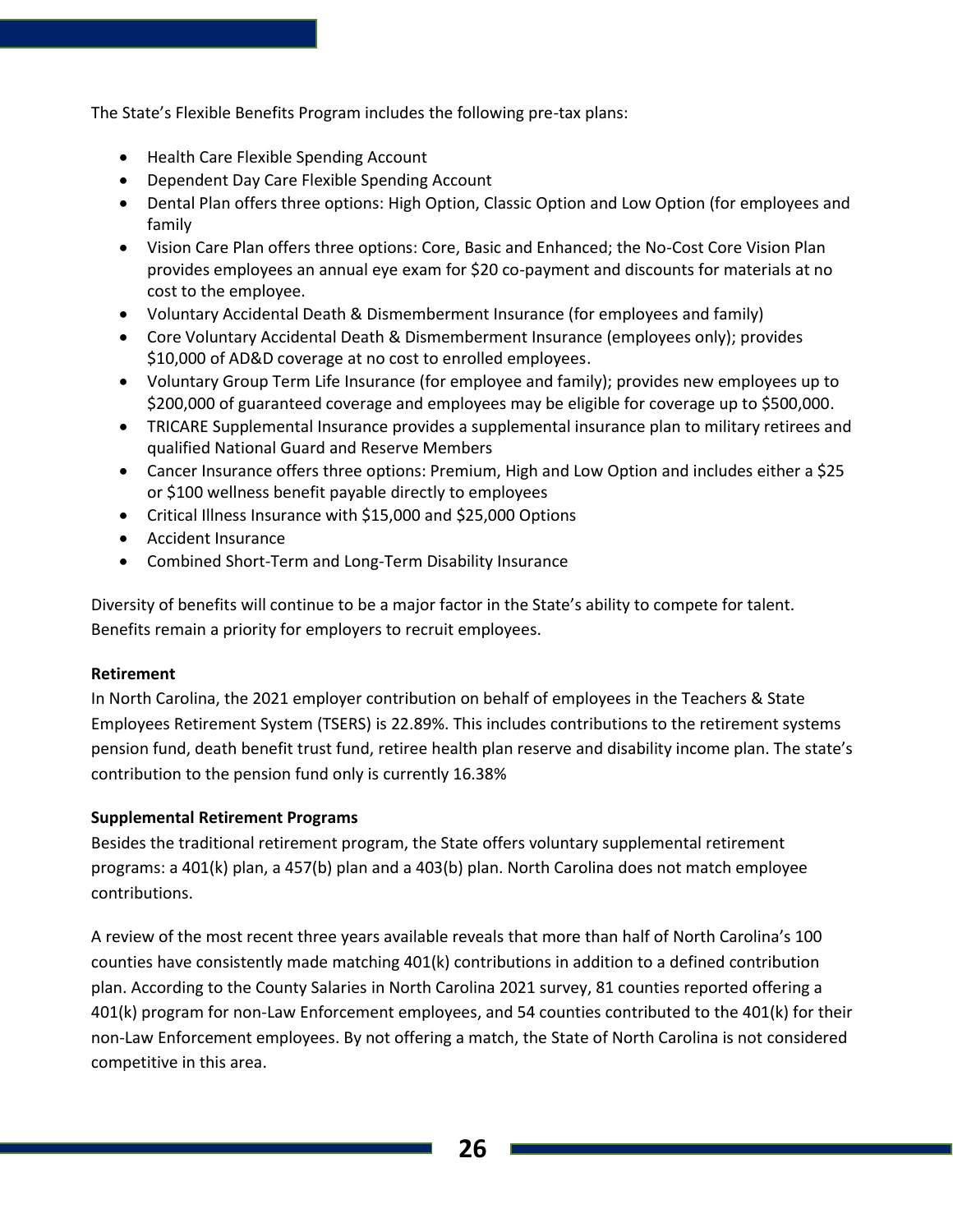## **CONCLUSION**

North Carolina cannot function without a skilled workforce, and we must continue to pursue competitive and innovative ways of attracting, developing and retaining talented and high performing employees to serve the people of North Carolina. With 25% of our employees eligible to retire with full retirement benefits within five years, and the impact of resignations occurring during the pandemic and Great Resignation, the state is struggling to attract and retain talented employees.

The current workforce wants greater flexibility in their total rewards package (direct compensation, benefits, development and work-life programs). Legislative support for the updated market-driven compensation system; pay incentives, aligning benefits programs with the market; and attention to work-life balance issues will continue to foster an environment in which state employees can be successful and engaged.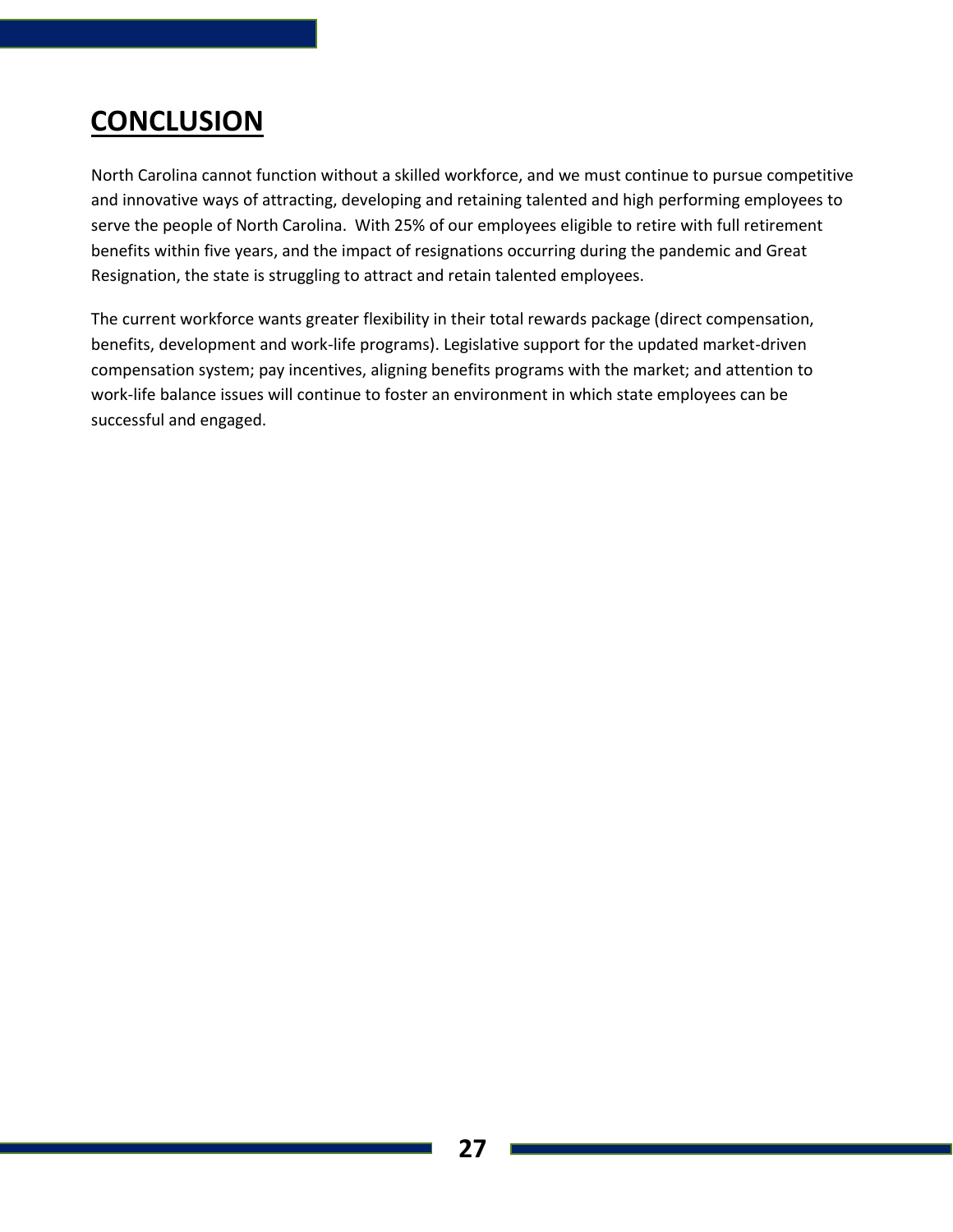#### **APPENDIX**

#### **A. History of Legislative Increases 1992-2021**

| Year | <b>Cost-of-Living</b>                                                          | <b>Career Growth</b> | <b>Bonus/Other</b>                                                                                                                                                                                                                                                                                                                                                                                                 |  |  |
|------|--------------------------------------------------------------------------------|----------------------|--------------------------------------------------------------------------------------------------------------------------------------------------------------------------------------------------------------------------------------------------------------------------------------------------------------------------------------------------------------------------------------------------------------------|--|--|
| 1992 | \$522                                                                          | 0                    | 0                                                                                                                                                                                                                                                                                                                                                                                                                  |  |  |
| 1993 | 2%                                                                             | 0                    | 1% bonus                                                                                                                                                                                                                                                                                                                                                                                                           |  |  |
| 1994 | 4%                                                                             | 0                    | 1% bonus                                                                                                                                                                                                                                                                                                                                                                                                           |  |  |
| 1995 | 2%                                                                             | 0                    | 0                                                                                                                                                                                                                                                                                                                                                                                                                  |  |  |
| 1996 | 2.5%                                                                           | 2%                   | 0                                                                                                                                                                                                                                                                                                                                                                                                                  |  |  |
| 1997 | 2%                                                                             | 2%                   | $\Omega$                                                                                                                                                                                                                                                                                                                                                                                                           |  |  |
| 1998 | 1%                                                                             | 2%                   | 1% performance bonus                                                                                                                                                                                                                                                                                                                                                                                               |  |  |
| 1999 | 1%                                                                             | 2%                   | \$125 performance bonus                                                                                                                                                                                                                                                                                                                                                                                            |  |  |
| 2000 | 2.2%                                                                           | 2%                   | \$500 bonus                                                                                                                                                                                                                                                                                                                                                                                                        |  |  |
| 2001 | \$625                                                                          | 0                    | $\Omega$                                                                                                                                                                                                                                                                                                                                                                                                           |  |  |
| 2002 | 0                                                                              | 0                    | 10 days bonus leave                                                                                                                                                                                                                                                                                                                                                                                                |  |  |
| 2003 | $\Omega$                                                                       | 0                    | \$550 bonus plus 10 days bonus leave                                                                                                                                                                                                                                                                                                                                                                               |  |  |
| 2004 | 2.5% for salaries over<br>\$40K; or<br>\$1,000/yr. for salaries<br>under \$40K | 0                    | 0                                                                                                                                                                                                                                                                                                                                                                                                                  |  |  |
| 2005 | the greater of \$850 or<br>2.0%                                                | 0                    | 5 days bonus leave                                                                                                                                                                                                                                                                                                                                                                                                 |  |  |
| 2006 | 5.5%                                                                           | 0                    | 0                                                                                                                                                                                                                                                                                                                                                                                                                  |  |  |
| 2007 | 4.0%                                                                           | 0                    | 0                                                                                                                                                                                                                                                                                                                                                                                                                  |  |  |
| 2008 | the greater of \$1,100 or<br>2.75%                                             | 0                    | 0                                                                                                                                                                                                                                                                                                                                                                                                                  |  |  |
| 2009 | 0                                                                              | 0                    | 0                                                                                                                                                                                                                                                                                                                                                                                                                  |  |  |
| 2010 | 0                                                                              | 0                    | 0                                                                                                                                                                                                                                                                                                                                                                                                                  |  |  |
| 2011 | $\Omega$                                                                       | 0                    | $\Omega$                                                                                                                                                                                                                                                                                                                                                                                                           |  |  |
| 2012 | 1.2%                                                                           | 0                    | 5 days "special leave"                                                                                                                                                                                                                                                                                                                                                                                             |  |  |
| 2013 | 0                                                                              | 0                    | 5 days "special leave"                                                                                                                                                                                                                                                                                                                                                                                             |  |  |
| 2014 | \$1,000 flat increase                                                          | 0                    | 5 days bonus leave                                                                                                                                                                                                                                                                                                                                                                                                 |  |  |
| 2015 | 0                                                                              | 0                    | \$750 bonus                                                                                                                                                                                                                                                                                                                                                                                                        |  |  |
| 2016 | 1.5%                                                                           | 0                    | 0.5% bonus; variable merit bonus (\$475 for ME, \$700 for EE)                                                                                                                                                                                                                                                                                                                                                      |  |  |
| 2017 | \$1,000                                                                        | 0                    | 3 days "special bonus" leave                                                                                                                                                                                                                                                                                                                                                                                       |  |  |
| 2018 | 2% or increase to \$31,200                                                     | 0                    | 5 days "special bonus" leave; 4% increase/new minimum salaries for<br>Correctional Officers or eligible Adult Corrections employees; 6% increase and<br>step pay plan for eligible State Highway Patrol employees                                                                                                                                                                                                  |  |  |
| 2019 | 2.5%                                                                           | 0                    | 5 days "special bonus" leave; 6.5% increase and step pay plan for eligible SHP,<br>SBI & ALE employees                                                                                                                                                                                                                                                                                                             |  |  |
| 2020 | 2.5%                                                                           | 0                    |                                                                                                                                                                                                                                                                                                                                                                                                                    |  |  |
| 2021 | 2.5%                                                                           | 0                    | \$1,000 pandemic bonus for permanent FTE employed as of 12/1/2021.<br>Additional \$500 if at least one of the following criteria is met: (Annual Salary<br>=<\$75,000; or employee is a law enforcement officer; or is in the Division of<br>ACJJ of DPS with job duties requiring frequent in-person contact; or is<br>employed in a position at a 24-hour residential or treatment facility operated<br>by DHHS. |  |  |

∃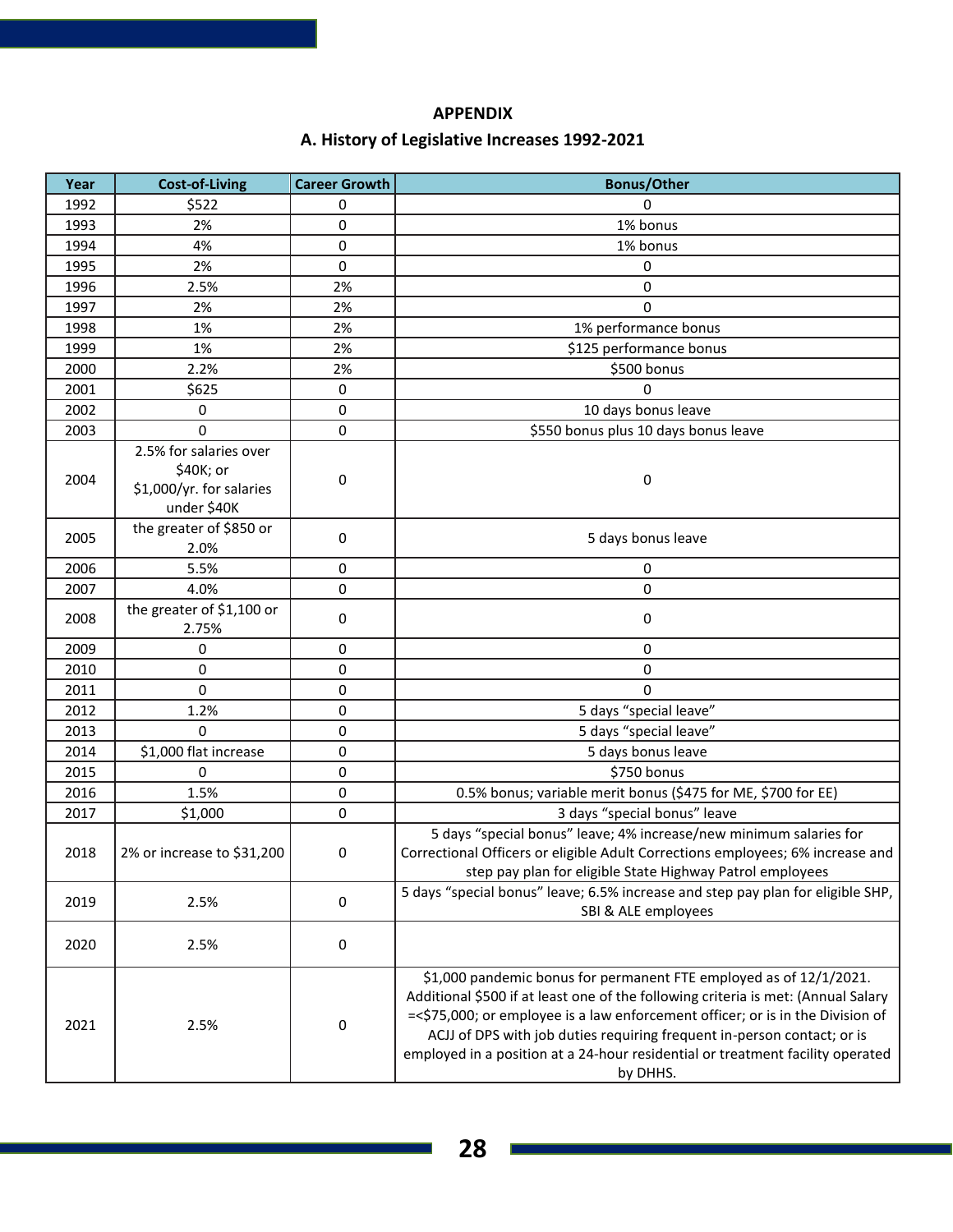#### **APPENDIX**



**B. NC Legislative Increase Comparison to Market Movement and CPI**

*Source: Mercer 2021 US Compensation Planning Survey Monthly Pulse (November Edition), 2021-22 United States WorldatWork Salary Budget Survey. Notes: The greater of \$1,100 or 2.75% for 2008; \$1,000 flat increase for 2014 (2.3% average base pay); \$1,000 flat increase for 2017 (2.1% average base pay); the greater of increase to \$31,200 or 2% for 2018, with 4%/new minimum salaries for eligible employees in Adult Corrections and 6%/step pay plan for eligible State Highway Patrol employees.*

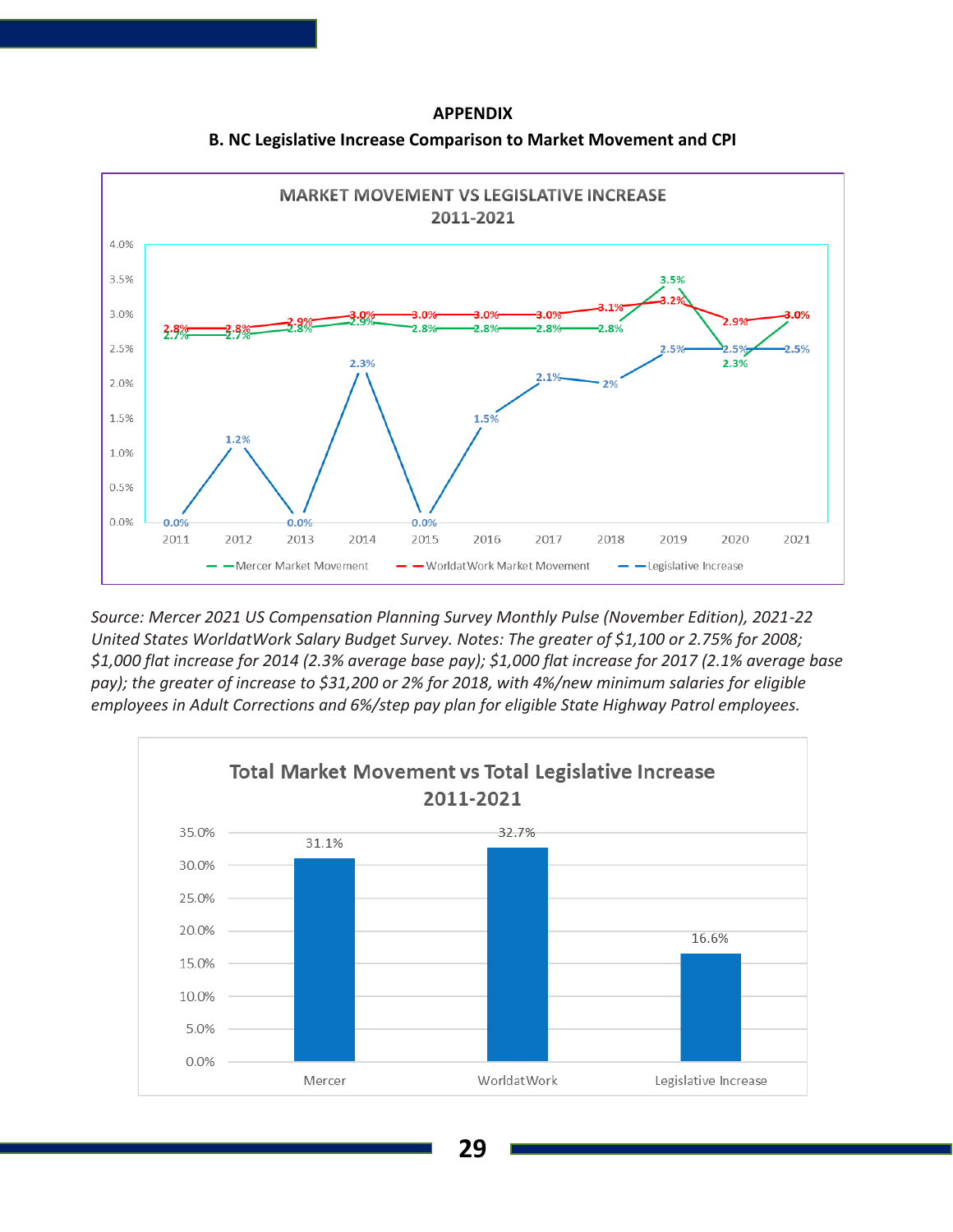

*Sources: US Department of Labor/Bureau of Labor Statistics and the NC Office of State Human Resources Notes: The greater of \$1,100 or 2.75% for 2008; CPI 2.2% as of end of October 2012; \$1,000 flat increase for 2014 (2.3% average base pay); \$1,000 flat increase for 2017 (2.1% average base pay); the greater of increase to \$31,200 or 2% for 2018, with 4%/new minimum salaries for eligible employees in Adult Corrections and 6%/step pay plan for eligible State Highway Patrol employees.*

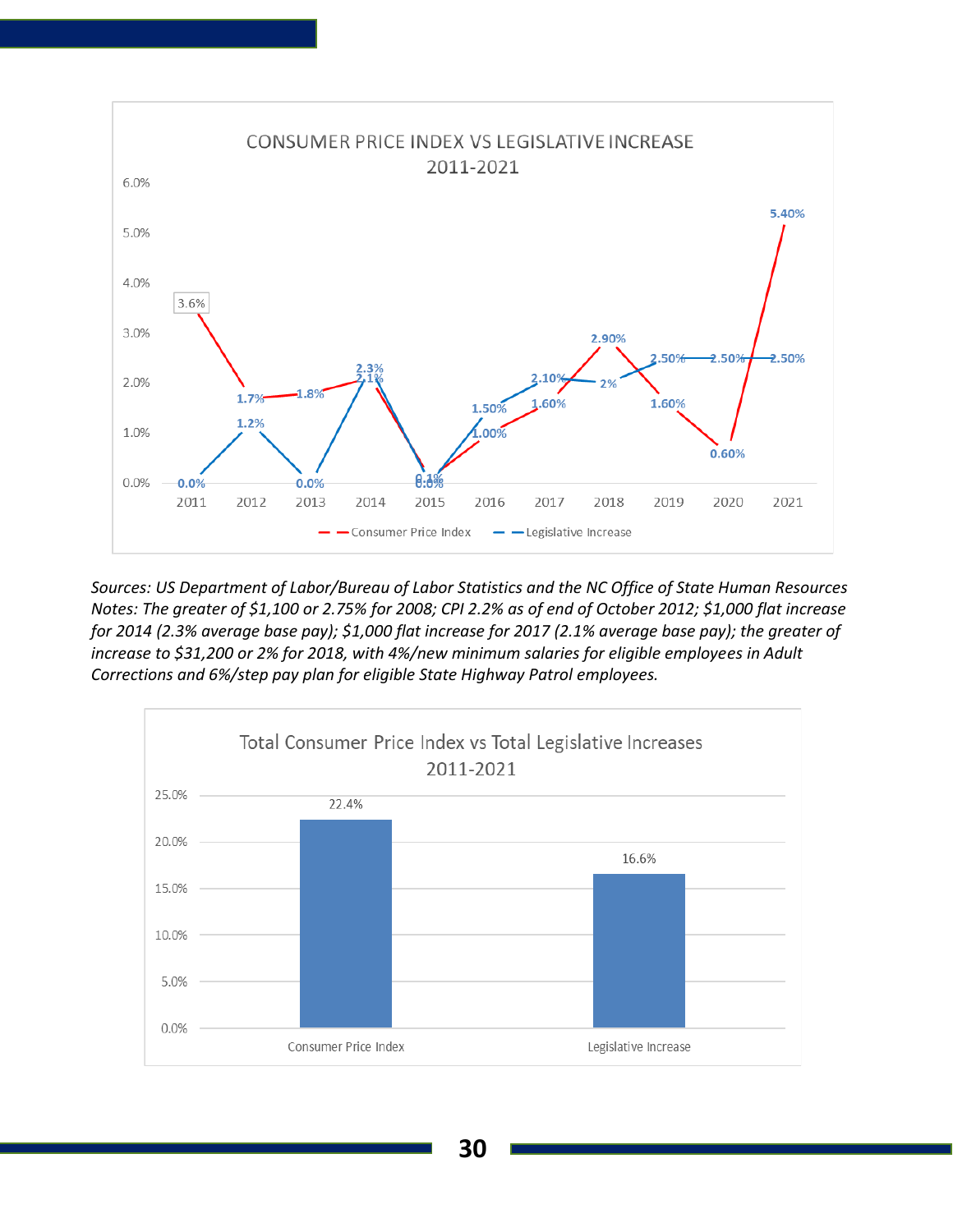#### **APPENDIX C. Workforce Turnover and Aging Trends**



*Source: Integrated HR/Payroll System*



*Source: Integrated HR/Payroll System*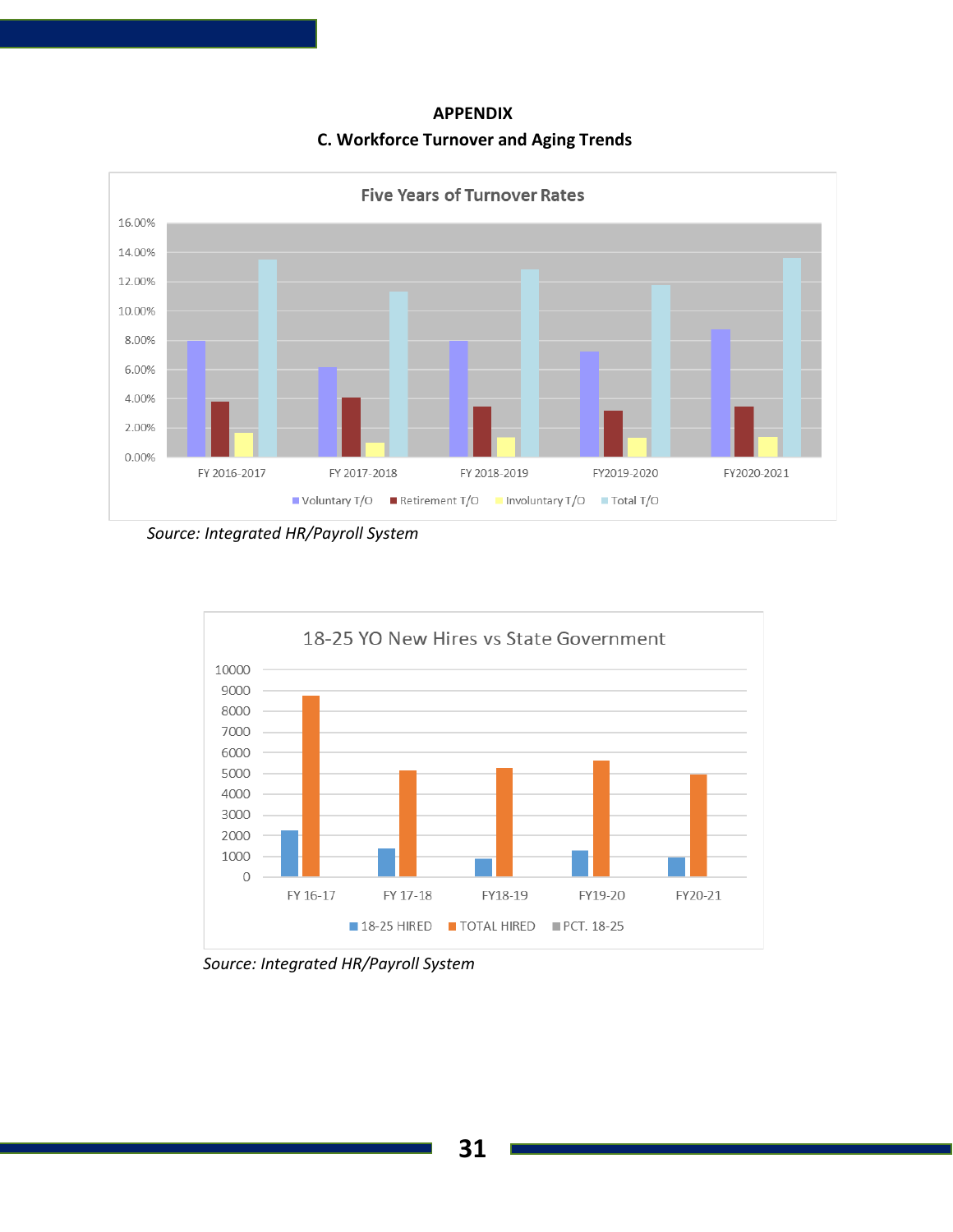**APPENDIX C. Workforce Turnover and Aging Trends**



*Source: Integrated HR/Payroll System*



 *Source: Integrated HR/Payroll System*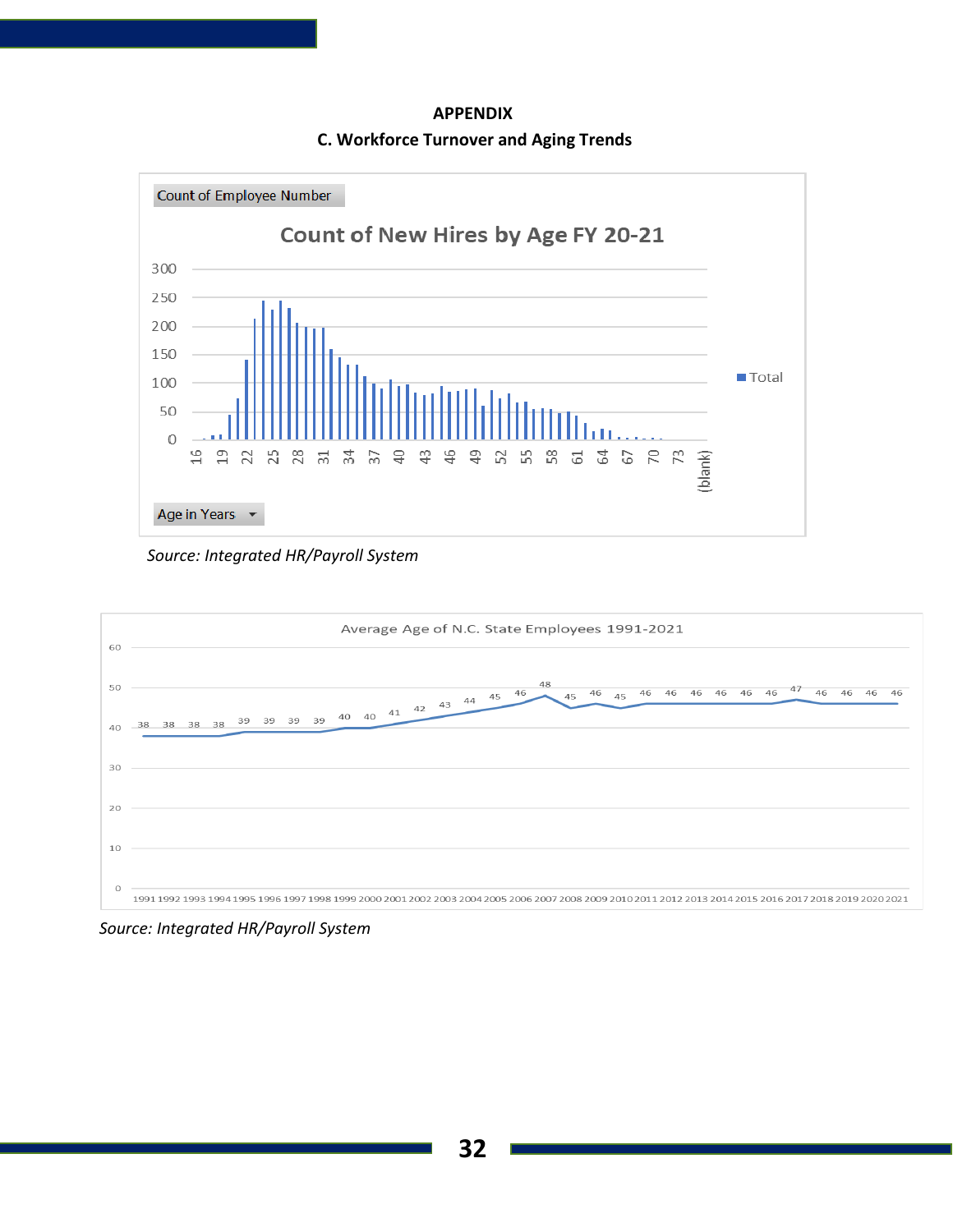#### **APPENDIX**

#### **D. Market Survey Library**

| Catapult: |                                                      | <b>North Carolina County Salaries (State of North</b>      |  |  |  |
|-----------|------------------------------------------------------|------------------------------------------------------------|--|--|--|
|           | NC Wage and Salary Survey                            | Carolina):                                                 |  |  |  |
| $\bullet$ | 2021 NC Healthcare Benefits & Cost Survey            | North Carolina County Salaries Survey                      |  |  |  |
| ٠         | 2021 National IT & Engineering Compensation          | <b>Information Technology Security Survey</b><br>$\bullet$ |  |  |  |
|           | Survey                                               |                                                            |  |  |  |
|           | <b>Salary.com (previously CompData):</b>             | PayScale:                                                  |  |  |  |
|           | 2021-2022 US & Canada Salary Budget Survey           | PayScale Company Sourced Education                         |  |  |  |
| $\bullet$ | US Physicians and Mid-Level Practitioners US         | PayScale Company Sourced Healthcare<br>$\bullet$           |  |  |  |
|           | Accounting and Financial Services Suite              | PayScale Company Sourced National Survey<br>$\bullet$      |  |  |  |
| ٠         | US Engineering and Information Technology            | PayScale Company Sourced Public<br>$\bullet$               |  |  |  |
|           | Suite                                                | Administration                                             |  |  |  |
| $\bullet$ | US Health Care Suite - Southeast                     |                                                            |  |  |  |
| $\bullet$ | US Law Firms and Legal Services Suite                |                                                            |  |  |  |
|           | <b>College and University Personnel Association:</b> | <b>Wake County Government (State of North</b>              |  |  |  |
|           | CUPA Professionals in Higher Education - State       | Carolina):                                                 |  |  |  |
|           | of NC                                                | Wake County and Municipal Government                       |  |  |  |
|           | CUPA Staff in Higher Education - State of NC         | Survey                                                     |  |  |  |
|           | Mercer:                                              | <b>Willis Towers Watson Data Services:</b>                 |  |  |  |
|           | FSS Insurance/ Financial Operations                  | 2021 Salary Budget Planning Report (Global)<br>$\bullet$   |  |  |  |
| $\bullet$ | Benchmark Database without Manufacturing             | 2021 HR Policies and Practices Survey<br>$\bullet$         |  |  |  |
|           | <b>Operations/Total Remuneration Survey</b>          | 2021 Benefits Design Practices Survey<br>$\bullet$         |  |  |  |
| $\bullet$ | <b>August Compensation Planning Pulse Survey</b>     | 2021 Healthcare HR Policies and Practices<br>$\bullet$     |  |  |  |
| $\bullet$ | IHN - Healthcare System & Hospital Survey            | Survey                                                     |  |  |  |
| ٠         | US Compensation Planning Survey - Monthly            | 2021 Health Care Executive Compensation<br>$\bullet$       |  |  |  |
|           | Pulse                                                | Survey (US)                                                |  |  |  |
|           |                                                      | 2021 Health Care Middle Management,<br>$\bullet$           |  |  |  |
|           |                                                      | Professional and Support Compensation Survey               |  |  |  |
|           |                                                      | (US)                                                       |  |  |  |
|           | <b>National Compensation Assn. of State</b>          | <b>Western Management Group:</b>                           |  |  |  |
|           | Governments:                                         | <b>CompBase USA Compensation Survey</b>                    |  |  |  |
|           | <b>NCASG Salary Survey</b>                           |                                                            |  |  |  |
|           | Numerous ad hoc surveys throughout the year          |                                                            |  |  |  |
|           | by individual members                                |                                                            |  |  |  |
|           | <b>Culpepper:</b>                                    | <b>Gallagher:</b>                                          |  |  |  |
|           | 2021-2022 Culpepper Salary Budget Survey             | Gallagher's 2021/2022 Salary Planning Survey               |  |  |  |
|           | (free)                                               |                                                            |  |  |  |

*\*The market update project started in pricing year 2018 and is ongoing, so OSHR is maintaining its current survey library.*

 $\Box$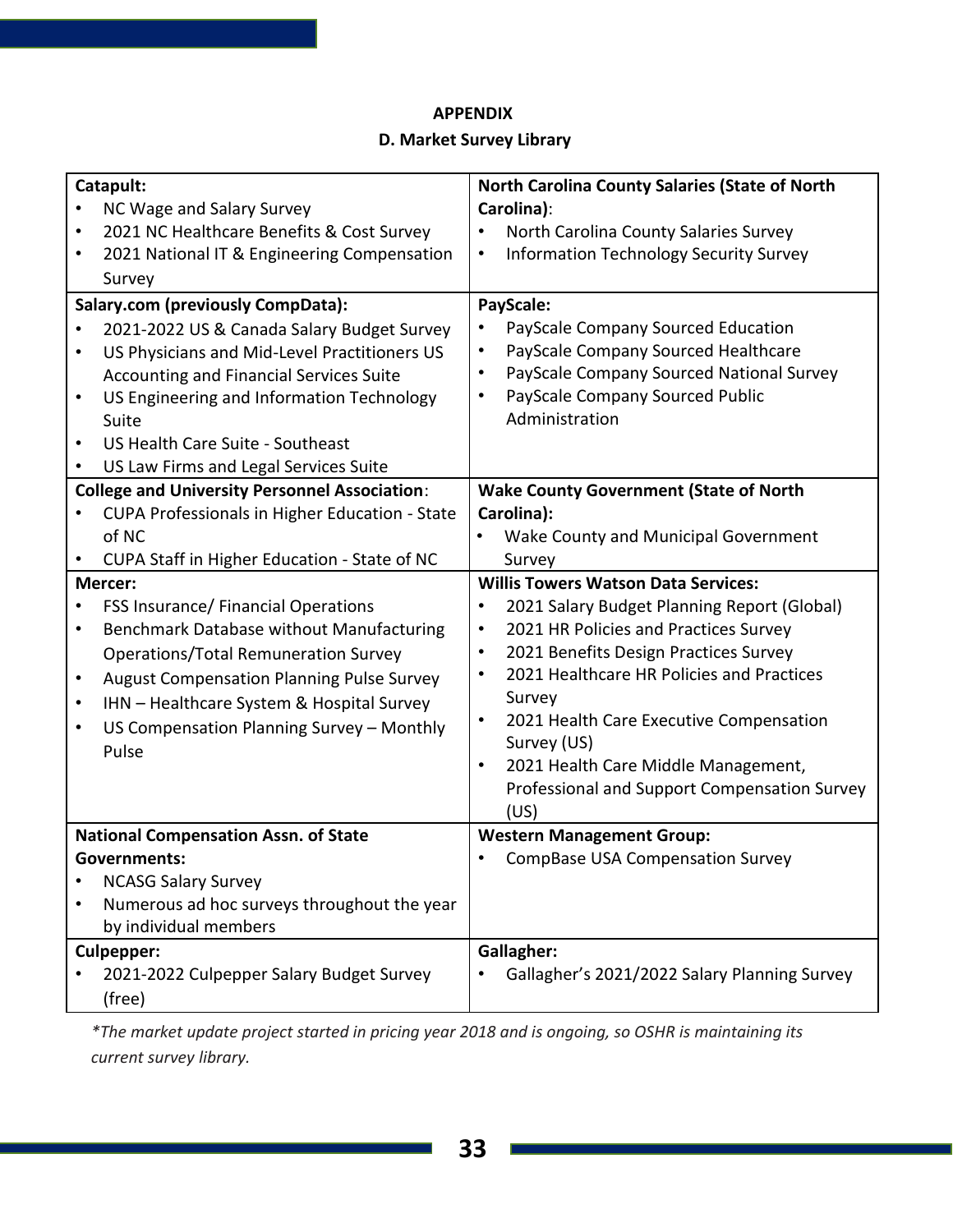#### **APPENDIX**

#### **E. Benchmark Classes and Labor Market Analysis**

#### BENCHMARK CLASSES

Labor Market Data Summary (State Agencies Only, Does Not Include Universities)

| <b>Job Title</b>                                   | <b>Number</b><br>of                        | <b>Base</b><br><b>Salary</b>  | <b>Market</b><br><b>Base Salary</b>        | <b>Comp ratio</b> | FY2021-20<br><b>Turnover</b> |  |
|----------------------------------------------------|--------------------------------------------|-------------------------------|--------------------------------------------|-------------------|------------------------------|--|
|                                                    | <b>Employees</b>                           | <b>Average</b>                | Median*                                    |                   | Rate**                       |  |
|                                                    |                                            | <b>ADMINISTRATIVE SUPPORT</b> |                                            |                   |                              |  |
| Administrative Associate I                         | 106                                        | 34,665                        | 31,038                                     | 111.69%           | 6.36%                        |  |
|                                                    |                                            |                               | AGRICULTURAL, ENVIRONMENTAL AND SCIENTIFIC |                   |                              |  |
| <b>Environmental Health Regional</b><br>Specialist | 25                                         | 59,855                        | 65,094                                     | 91.95%            | 8.33%                        |  |
| Forester I                                         | 28                                         | 42,240                        | 54,626                                     | 77.33%            | 3.70%                        |  |
| Geologist/Hydrogeologist                           | 102                                        | 64,183                        | 75,974                                     | 84.48%            | 9.17%                        |  |
|                                                    |                                            | <b>CORRECTIONS</b>            |                                            |                   |                              |  |
| <b>Correctional Officer II</b>                     | 2312                                       | 40,844                        | 39,386                                     | 103.70%           | 35.98%                       |  |
| <b>EDUCATION AND TRAINING</b>                      |                                            |                               |                                            |                   |                              |  |
| <b>Staff Development Specialist II</b>             | 77                                         | 56,328                        | 67,655                                     | 83.26%            | 7.59%                        |  |
|                                                    |                                            | <b>ENGINEERING</b>            |                                            |                   |                              |  |
| Architect I                                        | $\overline{2}$                             | 71,836                        | 72,297                                     | 99.36%            | 0.00%                        |  |
| <b>Engineering Technician III</b>                  | 267                                        | 62,935                        | 56,104                                     | 112.18%           | 5.24%                        |  |
|                                                    | <b>FINANCIAL &amp; BUSINESS MANAGEMENT</b> |                               |                                            |                   |                              |  |
| Accountant II                                      | 77                                         | 68,269                        | 61,135                                     | 111.67%           | 7.14%                        |  |
| Auditor II                                         | 44                                         | 71,659                        | 61,928                                     | 115.71%           | 0%                           |  |
|                                                    |                                            | <b>HUMAN RESOURCES</b>        |                                            |                   |                              |  |
| <b>Agency HR Consultant II</b>                     | 53                                         | 68,768                        | 67,242                                     | 102.27%           | 1.75%                        |  |
| <b>HUMAN SERVICES</b>                              |                                            |                               |                                            |                   |                              |  |
| Social Worker                                      | 158                                        | 51,756                        | 52,497                                     | 98.59%            | 10.23%                       |  |
| <b>INFORMATION, COMMUNICATION AND MEDIA</b>        |                                            |                               |                                            |                   |                              |  |
| <b>Information &amp; Communications</b><br>Spec II | 70                                         | 54,157                        | 59,978                                     | 90.30%            | 9.72%                        |  |
| <b>INFORMATION TECHNOLOGY</b>                      |                                            |                               |                                            |                   |                              |  |
| <b>Applications Systems Analyst I</b>              | 251                                        | 80,698                        | 66,835                                     | 120.74%           | 8.46%                        |  |
| <b>INSTITUTIONAL SUPPORT</b>                       |                                            |                               |                                            |                   |                              |  |
| Cook                                               | 150                                        | 33,597                        | 28,403                                     | 118.29%           | 13.21%                       |  |
| Housekeeper                                        | 456                                        | 33,074                        | 26,157                                     | 126.44%           | 17.09%                       |  |
| LAW ENFORCEMENT AND PUBLIC SAFETY                  |                                            |                               |                                            |                   |                              |  |
| Police Officer I                                   | 77                                         | 45,056                        | 51,456                                     | 87.56%            | 22.78%                       |  |

⊒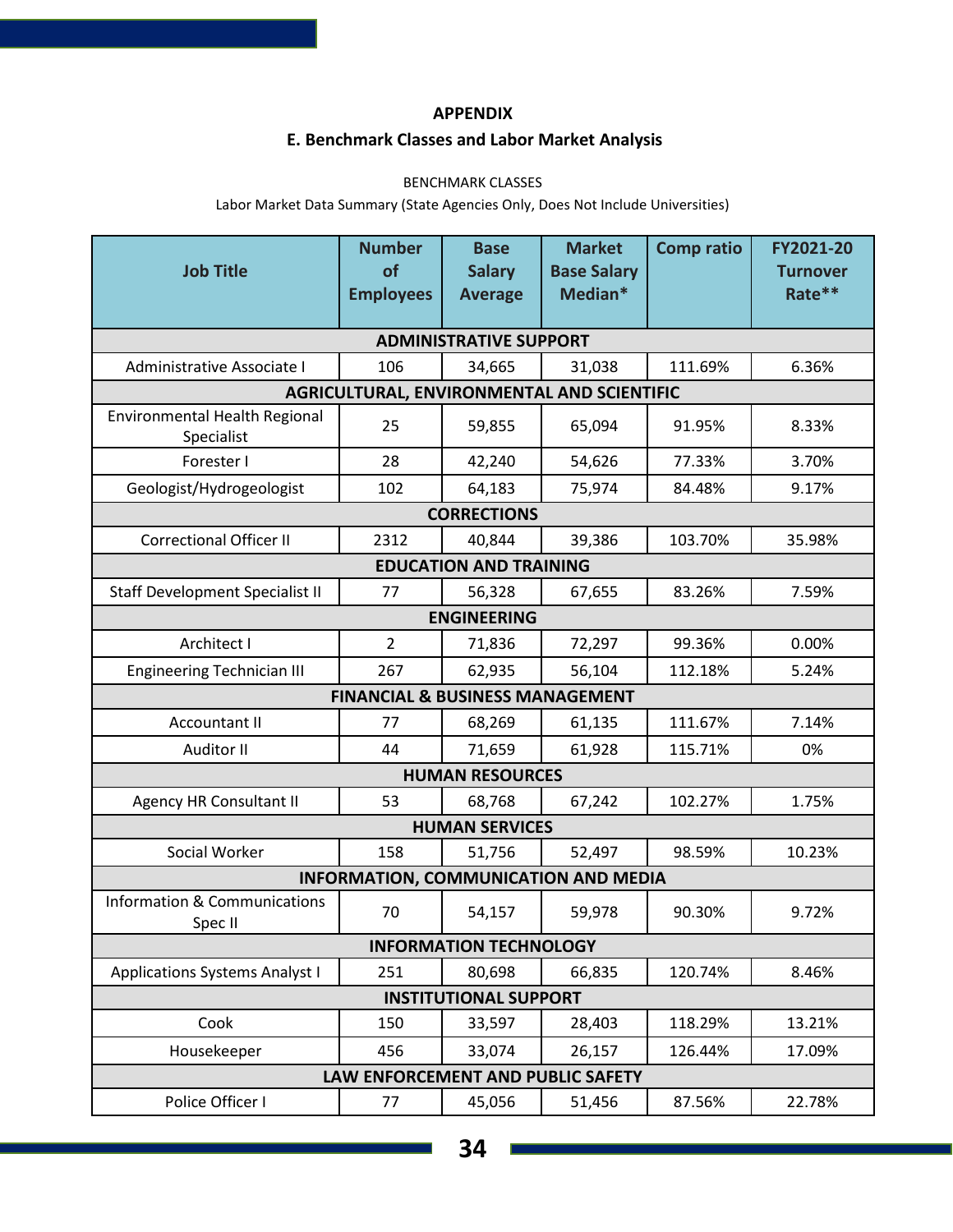| <b>LEGAL</b>                                      |                              |                           |                                          |         |        |  |
|---------------------------------------------------|------------------------------|---------------------------|------------------------------------------|---------|--------|--|
| Attorney I                                        | 5                            | 71,095                    | 81,953                                   | 86.75%  | 14.29% |  |
| Paralegal I                                       | 24                           | 47,298                    | 52,990                                   | 89.26%  | 0.00%  |  |
| Paralegal II                                      | 45                           | 51,395                    | 59,094                                   | 86.97%  | 10.87% |  |
|                                                   |                              | <b>MEDICAL AND HEALTH</b> |                                          |         |        |  |
| Forensic Pathologist                              | 5                            | 197,441                   | 255,045                                  | 77.41%  | 0.00%  |  |
| Health Care Technician I                          | 2805                         | 33,275                    | 31,569                                   | 105.40% | 23.42% |  |
| <b>Registered Nurse</b>                           | 730                          | 65,846                    | 67,064                                   | 98.19%  | 26.65% |  |
|                                                   |                              |                           | NATURAL, HISTORIC AND CULTURAL RESOURCES |         |        |  |
| Library Technician                                | 18                           | 39,256                    | 37,655                                   | 104.25% | 5.56%  |  |
|                                                   | <b>OPERATIONS AND TRADES</b> |                           |                                          |         |        |  |
| Maintenance/Construction<br><b>Technician III</b> | 273                          | 44,874                    | 49,882                                   | 89.96%  | 11.95% |  |
| Vehicle/Equipment Repair<br><b>Technician II</b>  | 346                          | 50,425                    | 47,775                                   | 105.55% | 7.95%  |  |
| PLANNING AND ECONOMIC DEVELOPMENT                 |                              |                           |                                          |         |        |  |
| Economist II                                      | 4                            | 83,335                    | 89,515                                   | 93.10%  | 0.00%  |  |
| <b>PROGRAM MANAGEMENT</b>                         |                              |                           |                                          |         |        |  |
| Driver License Examiner I                         | 364                          | 40,063                    | 33,877                                   | 118.26% | 18.35% |  |
| <b>Volunteer Services Coordinator</b>             | 13                           | 41,700                    | 42,358                                   | 98.45%  | 7.69%  |  |
| <b>SAFETY AND INSPECTION</b>                      |                              |                           |                                          |         |        |  |
| Safety Officer II                                 | 28                           | 61,150                    | 67,293                                   | 90.87%  | 8.00%  |  |

*Source: Integrated HR/Payroll System, MarketPay analysis*

*\*Based on preliminary findings of the Market Update Study*

\*\*Certain jobs with a small number of incumbents may report a very high turnover rate due to one or two *departures, or a zero turnover rate due to no departures.*